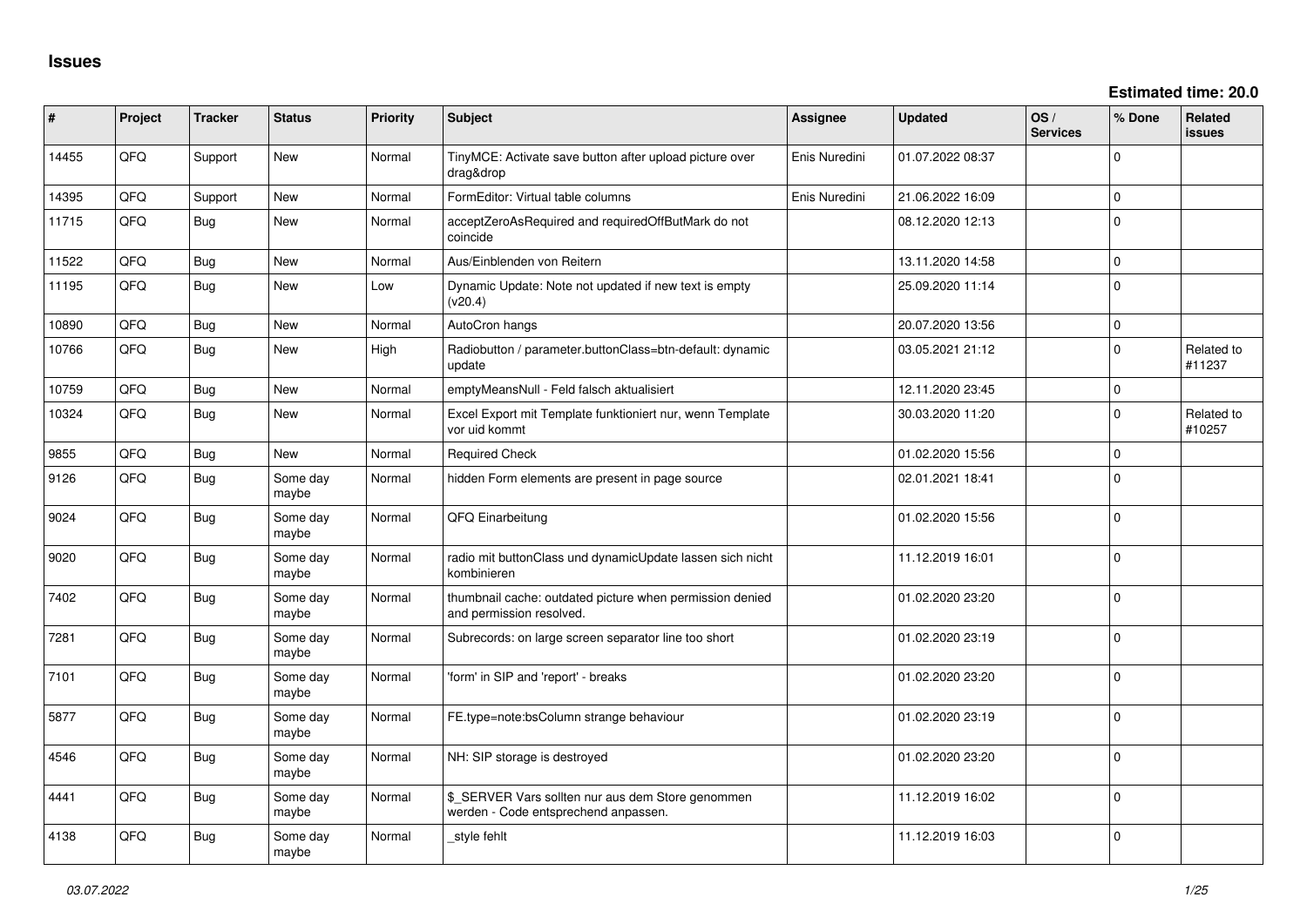| #     | Project | <b>Tracker</b> | <b>Status</b>     | <b>Priority</b> | Subject                                                                                                                                                  | <b>Assignee</b>     | <b>Updated</b>   | OS/<br><b>Services</b> | % Done      | Related<br>issues                           |
|-------|---------|----------------|-------------------|-----------------|----------------------------------------------------------------------------------------------------------------------------------------------------------|---------------------|------------------|------------------------|-------------|---------------------------------------------|
| 4122  | QFQ     | Bug            | Some day<br>maybe | Normal          | file: Render Mode hat keinen Effekt                                                                                                                      |                     | 11.12.2019 16:03 |                        | $\Omega$    |                                             |
| 13647 | QFQ     | Bug            | New               | Normal          | Autofocus funktioniert nicht auf Chrome                                                                                                                  | Benjamin Baer       | 19.03.2022 17:44 |                        | $\Omega$    |                                             |
| 13528 | QFQ     | <b>Bug</b>     | New               | Normal          | qfq.io > releases: es wird kein neues Release angelegt                                                                                                   | Benjamin Baer       | 19.03.2022 17:46 |                        | $\Omega$    |                                             |
| 11237 | QFQ     | <b>Bug</b>     | New               | High            | Radiobutton / parameter.buttonClass= btn-default - kein dirty<br>Trigger                                                                                 | Benjamin Baer       | 03.05.2021 21:12 |                        | $\Omega$    | Related to<br>#10766                        |
| 11057 | QFQ     | Bug            | New               | High            | Checkboxes ohne span.checkmark im Report werden<br>ausgeblendet                                                                                          | Benjamin Baer       | 03.05.2021 21:12 |                        | $\Omega$    | Related to<br>#11039                        |
| 9898  | QFQ     | <b>Bug</b>     | Feedback          | Normal          | Formular trotz Timeout gespeichert                                                                                                                       | Benjamin Baer       | 01.02.2020 15:56 |                        | $\mathbf 0$ |                                             |
| 9535  | QFQ     | <b>Bug</b>     | Feedback          | Normal          | Report:  AS '_vertical' - column to wide - vertical >> rot45,<br>rot90                                                                                   | Benjamin Baer       | 01.02.2020 15:56 |                        | $\Omega$    |                                             |
| 6566  | QFQ     | Bug            | Priorize          | Normal          | Link Function 'delete': provided parameter missing on page<br>reload                                                                                     | Benjamin Baer       | 03.01.2022 08:08 |                        | $\Omega$    |                                             |
| 6140  | QFQ     | <b>Bug</b>     | Priorize          | Normal          | QFQ DnD Sort: Locked fields                                                                                                                              | Benjamin Baer       | 21.03.2022 09:56 |                        | $\mathbf 0$ |                                             |
| 4457  | QFQ     | <b>Bug</b>     | Priorize          | Normal          | typeahead: pressing return to select an item, saves the form<br>and closes the form.                                                                     | Benjamin Baer       | 03.01.2022 08:01 |                        | $\Omega$    | Related to<br>#4398                         |
| 4454  | QFQ     | Bug            | Some day<br>maybe | Normal          | Required Elements: multiple elements in a row - whole row<br>marked if only one input is empty.                                                          | Benjamin Baer       | 01.02.2020 23:20 |                        | $\Omega$    |                                             |
| 4398  | QFQ     | Bug            | Some day<br>maybe | Normal          | Typeahead: mouse click in a prefilled input opens a single<br>item dropdown with the current value - click on it seems to<br>set the value, not the key. | Benjamin Baer       | 01.02.2020 23:20 |                        | $\Omega$    | Related to<br>#4457                         |
| 2665  | QFQ     | Bug            | Priorize          | Normal          | Dynamic Update funktioniert nicht, wenn beim<br>entsprechenden FormElement eine size angegeben ist.                                                      | Benjamin Baer       | 03.01.2022 08:12 |                        | 30          |                                             |
| 2063  | QFQ     | <b>Bug</b>     | Some day<br>maybe | Normal          | Pills auf 'inaktiv' setzen falls keine Element auf dem Pill<br>sichtbar sind.                                                                            | Benjamin Baer       | 11.12.2019 16:03 |                        | $\Omega$    | Related to<br>#3752                         |
| 14323 | QFQ     | <b>Bug</b>     | In Progress       | Normal          | Report: render=both single - no impact                                                                                                                   | Carsten Rose        | 19.06.2022 18:31 |                        | $\mathbf 0$ |                                             |
| 14305 | QFQ     | <b>Bug</b>     | New               | Normal          | Inline Report editing does not create history entries                                                                                                    | Carsten Rose        | 10.06.2022 11:55 |                        | $\Omega$    |                                             |
| 14304 | QFQ     | <b>Bug</b>     | New               | Normal          | table sorter view safer does not work                                                                                                                    | <b>Carsten Rose</b> | 10.06.2022 11:49 |                        | $\Omega$    |                                             |
| 14283 | QFQ     | <b>Bug</b>     | Priorize          | Normal          | HEIC / HEIF convert doesn't trigger                                                                                                                      | Carsten Rose        | 19.06.2022 16:37 |                        | $\mathbf 0$ |                                             |
| 14233 | QFQ     | <b>Bug</b>     | New               | Normal          | AS link: question - HTML is not rendered                                                                                                                 | <b>Carsten Rose</b> | 28.05.2022 11:02 |                        | $\Omega$    |                                             |
| 14175 | QFQ     | <b>Bug</b>     | In Progress       | Normal          | Opening a form with no QFQ Session cookie fails                                                                                                          | Carsten Rose        | 03.06.2022 10:40 |                        | $\mathbf 0$ |                                             |
| 14091 | QFQ     | <b>Bug</b>     | New               | Normal          | inconsistent template path for twig                                                                                                                      | Carsten Rose        | 19.04.2022 18:36 |                        | 0           |                                             |
| 14077 | QFQ     | <b>Bug</b>     | New               | Normal          | As link: Attribute 'class' missing by r:1 and r:3 - but should<br>set                                                                                    | Carsten Rose        | 28.05.2022 11:02 |                        | $\mathbf 0$ | Related to<br>#5342,<br>Related to<br>#4343 |
| 13706 | QFG     | Bug            | New               | Normal          | Wrong CheckType in FieldElement LastStatus of Form Cron                                                                                                  | Carsten Rose        | 21.01.2022 18:20 |                        | $\mathbf 0$ |                                             |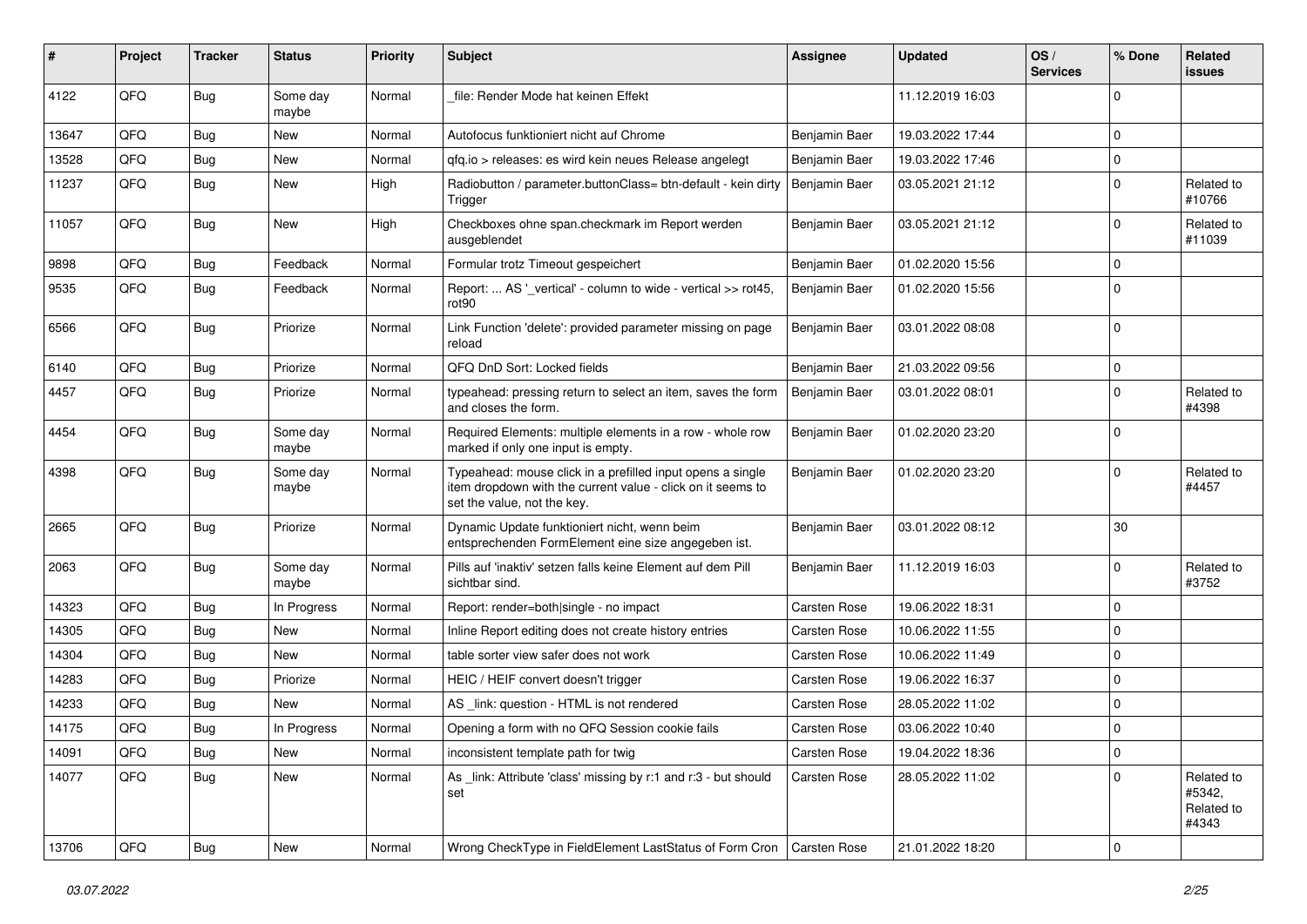| #     | Project | <b>Tracker</b> | <b>Status</b> | <b>Priority</b> | <b>Subject</b>                                                                                                                                      | <b>Assignee</b>     | <b>Updated</b>   | OS/<br><b>Services</b> | % Done              | Related<br>issues                             |
|-------|---------|----------------|---------------|-----------------|-----------------------------------------------------------------------------------------------------------------------------------------------------|---------------------|------------------|------------------------|---------------------|-----------------------------------------------|
| 13659 | QFQ     | Bug            | <b>New</b>    | Normal          | wrong sanitize class applied to R-store                                                                                                             | <b>Carsten Rose</b> | 15.01.2022 14:23 |                        | 0                   |                                               |
| 13592 | QFQ     | Bug            | <b>New</b>    | Normal          | QFQ Build Queue: das vergeben von Tags klappt nicht. Es<br>werden keine Releases gebaut.                                                            | <b>Carsten Rose</b> | 19.03.2022 17:45 |                        | 0                   |                                               |
| 13460 | QFQ     | Bug            | <b>New</b>    | Normal          | Doc: Password set/reset  password should not processed<br>with 'html encode'                                                                        | <b>Carsten Rose</b> | 19.03.2022 17:46 |                        | 0                   |                                               |
| 13451 | QFQ     | Bug            | New           | Normal          | Character Counter / Max Character: Problem in Safari                                                                                                | <b>Carsten Rose</b> | 15.04.2022 17:18 |                        | $\mathbf 0$         |                                               |
| 13332 | QFQ     | Bug            | <b>New</b>    | Normal          | Multi Form: Required Felder werden visuell nicht markiert.                                                                                          | <b>Carsten Rose</b> | 19.03.2022 17:47 |                        | 0                   |                                               |
| 13331 | QFQ     | Bug            | New           | Normal          | Multi Form: Clear Icon misplaced                                                                                                                    | <b>Carsten Rose</b> | 19.03.2022 17:47 |                        | 0                   |                                               |
| 12974 | QFQ     | Bug            | New           | High            | Sanitize Queries in Action-Elements                                                                                                                 | <b>Carsten Rose</b> | 07.12.2021 17:19 |                        | 0                   |                                               |
| 12716 | QFQ     | Bug            | New           | Normal          | template group: Pattern only applied to first instance                                                                                              | Carsten Rose        | 19.03.2022 17:47 |                        | $\mathbf 0$         |                                               |
| 12714 | QFQ     | <b>Bug</b>     | New           | Normal          | Conversion of GIF to PDF broken when GIF contains Alpha.                                                                                            | <b>Carsten Rose</b> | 19.03.2022 17:49 |                        | 0                   |                                               |
| 12702 | QFQ     | <b>Bug</b>     | New           | High            | templateGroup: broken in multiDb Setup                                                                                                              | <b>Carsten Rose</b> | 14.12.2021 16:02 |                        | 0                   |                                               |
| 12670 | QFQ     | Bug            | New           | High            | Dropdown-Menu classes können nicht mehr angegeben<br>werden                                                                                         | <b>Carsten Rose</b> | 07.12.2021 17:19 |                        | 0                   |                                               |
| 12581 | QFQ     | Bug            | New           | Normal          | Form.forward=close: Record 'new' in new browser tab ><br>save (& close) >> Form is not reloaded with new created<br>record id and stays in mode=new | <b>Carsten Rose</b> | 19.03.2022 17:48 |                        | $\mathbf 0$         |                                               |
| 12546 | QFQ     | Bug            | Feedback      | Normal          | Branch 'Development' - Unit Tests mit dirty workaround<br>angepasst                                                                                 | <b>Carsten Rose</b> | 19.03.2022 17:48 |                        | $\Omega$            |                                               |
| 12545 | QFQ     | Bug            | <b>New</b>    | Urgent          | sql.log not created / updated                                                                                                                       | <b>Carsten Rose</b> | 14.12.2021 16:02 |                        | 0                   |                                               |
| 12520 | QFQ     | Bug            | New           | Normal          | Switch FE User: still active even FE User session expired                                                                                           | <b>Carsten Rose</b> | 19.03.2022 17:48 |                        | 0                   |                                               |
| 12513 | QFQ     | Bug            | New           | High            | Implement server side check of maxlength                                                                                                            | <b>Carsten Rose</b> | 07.12.2021 17:19 |                        | 0                   |                                               |
| 12512 | QFQ     | Bug            | New           | Normal          | Some MySQL Installation can't use 'stored procedures'                                                                                               | <b>Carsten Rose</b> | 19.03.2022 17:48 |                        | 0                   |                                               |
| 12468 | QFQ     | Bug            | New           | Urgent          | Form: update Form.title after save                                                                                                                  | <b>Carsten Rose</b> | 03.05.2021 21:12 |                        | 0                   |                                               |
| 12463 | QFQ     | Bug            | ToDo          | High            | QFQ Function: 'function' and 'sql' on same level - output of<br>sal is shown two times.                                                             | <b>Carsten Rose</b> | 15.12.2021 16:31 |                        | 0                   |                                               |
| 12395 | QFQ     | Bug            | ToDo          | High            | QFQ Function: Result two times shown                                                                                                                | Carsten Rose        | 18.02.2022 08:59 |                        | 0                   |                                               |
| 12327 | QFQ     | <b>Bug</b>     | New           | Normal          | Copy to clipboard: Glyphicon can not be changed                                                                                                     | Carsten Rose        | 27.12.2021 17:59 |                        | 0                   |                                               |
| 12325 | QFQ     | Bug            | Priorize      | Normal          | MultiDB form.dblndex not working for report syntax                                                                                                  | <b>Carsten Rose</b> | 07.09.2021 13:37 |                        | 0                   | Related to<br>#12145,<br>Related to<br>#12314 |
| 12187 | QFQ     | <b>Bug</b>     | New           | Normal          | Trigger FormAsFile() via Report: probably problem with multi<br>DB setup                                                                            | Carsten Rose        | 20.03.2021 21:20 |                        | $\mathbf 0$         |                                               |
| 12133 | QFQ     | Bug            | New           | Normal          | NPM, phpSpreadSheet aktualisieren                                                                                                                   | Carsten Rose        | 15.03.2021 09:04 |                        | $\mathsf{O}\xspace$ |                                               |
| 12045 | QFQ     | <b>Bug</b>     | New           | Normal          | templateGroup afterSave FE: Aufruf ohne<br>sqlHonorFormElements funktioniert nicht                                                                  | Carsten Rose        | 18.02.2021 16:33 |                        | 0                   |                                               |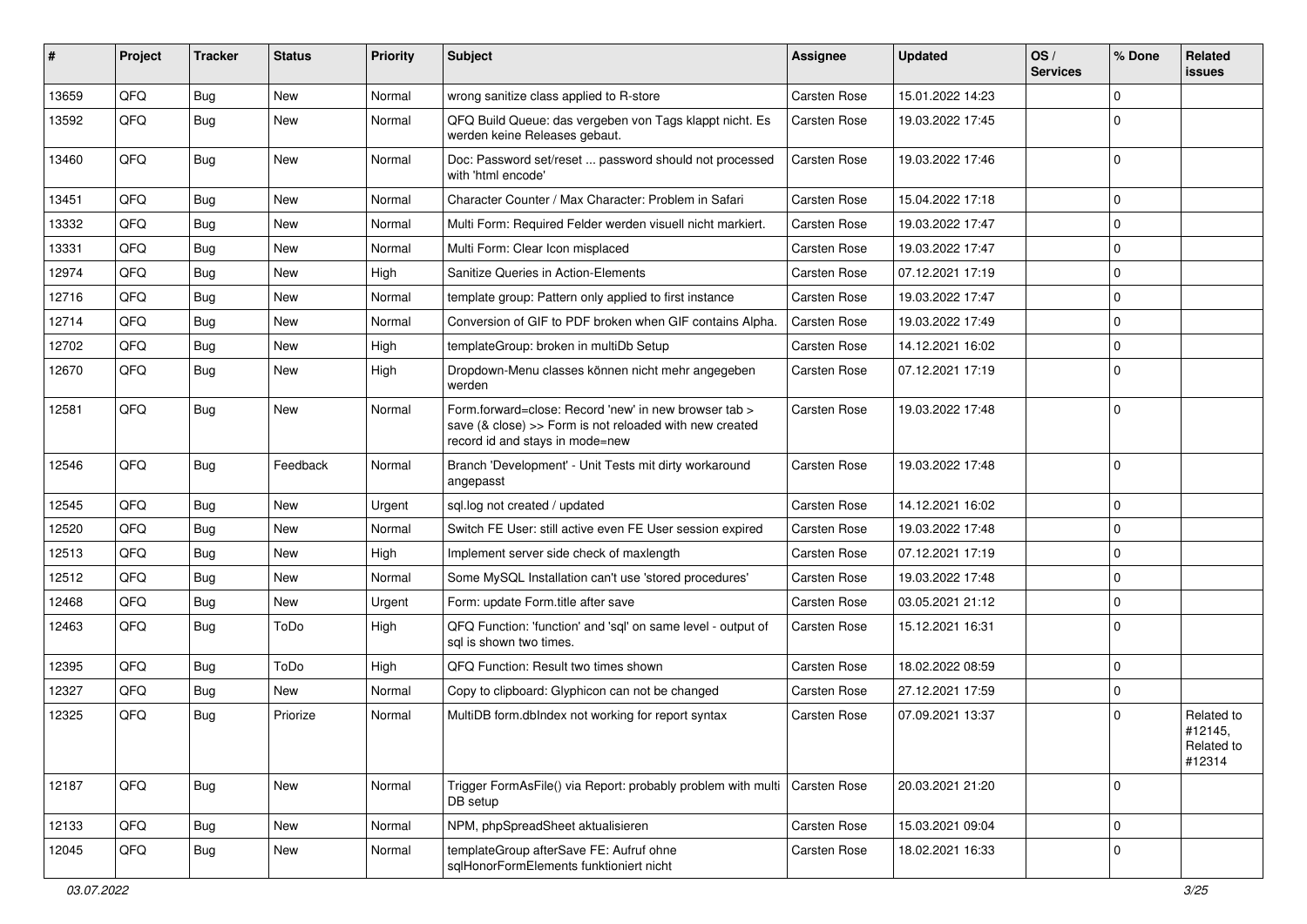| #     | Project | <b>Tracker</b> | <b>Status</b> | <b>Priority</b> | <b>Subject</b>                                                                      | Assignee     | <b>Updated</b>   | OS/<br><b>Services</b> | % Done      | Related<br><b>issues</b>                                                                                                       |
|-------|---------|----------------|---------------|-----------------|-------------------------------------------------------------------------------------|--------------|------------------|------------------------|-------------|--------------------------------------------------------------------------------------------------------------------------------|
| 12040 | QFQ     | Bug            | New           | Normal          | FE Mode 'hidden' für zwei FEs auf einer Zeile                                       | Carsten Rose | 18.02.2021 10:13 |                        | $\Omega$    |                                                                                                                                |
| 11752 | QFQ     | Bug            | New           | Normal          | checkbox renders multiple input elements with same name                             | Carsten Rose | 17.12.2020 14:58 |                        | $\mathbf 0$ | Related to<br>#11750                                                                                                           |
| 11695 | QFQ     | Bug            | New           | Normal          | MultiForm required FE Error                                                         | Carsten Rose | 04.12.2020 13:34 |                        | $\mathbf 0$ |                                                                                                                                |
| 11668 | QFQ     | Bug            | New           | Normal          | Play function.sql - problem with mysql                                              | Carsten Rose | 03.05.2021 20:48 |                        | $\mathbf 0$ |                                                                                                                                |
| 11667 | QFQ     | <b>Bug</b>     | New           | Normal          | MySQL mariadb-server-10.3: Incorrect datetime value                                 | Carsten Rose | 03.05.2021 20:48 |                        | $\mathbf 0$ |                                                                                                                                |
| 11517 | QFQ     | Bug            | In Progress   | Normal          | extraButtonInfo Broken for multiple FormElements                                    | Carsten Rose | 12.05.2022 13:12 |                        | $\mathbf 0$ | Related to<br>#7890,<br>Related to<br>#3811, Has<br>duplicate<br>#10905, Has<br>duplicate<br>#10553, Has<br>duplicate<br>#6779 |
| 11239 | QFQ     | <b>Bug</b>     | New           | Normal          | Radiobutton (plain): horizontales Rendern abhängig vom<br>Datentyp in der Datenbank | Carsten Rose | 30.09.2020 18:37 |                        | $\mathbf 0$ |                                                                                                                                |
| 10937 | QFQ     | Bug            | <b>New</b>    | Normal          | Fehler mit abhängigen Select- Feldern beim Positionieren                            | Carsten Rose | 12.11.2020 23:45 |                        | $\mathbf 0$ |                                                                                                                                |
| 10704 | QFQ     | Bug            | New           | Normal          | wkhtml problem rendering fullCalendar.js / fabric.js >><br>successor: puppeteer     | Carsten Rose | 12.11.2020 23:45 |                        | $\mathbf 0$ | Related to<br>#5024,<br>Related to<br>#4650.<br>Related to<br>#10715                                                           |
| 10661 | QFQ     | <b>Bug</b>     | In Progress   | Normal          | Typo3 Warnungen                                                                     | Carsten Rose | 07.09.2021 13:23 |                        | $\mathbf 0$ | Related to<br>#12440                                                                                                           |
| 10658 | QFQ     | Bug            | New           | Normal          | processReadOnly broken                                                              | Carsten Rose | 27.05.2020 17:55 |                        | $\mathbf 0$ |                                                                                                                                |
| 10640 | QFQ     | <b>Bug</b>     | New           | High            | TypeAhead Tag: FE editierbar trotz readOnly                                         | Carsten Rose | 03.05.2021 21:12 |                        | $\mathbf 0$ | Related to<br>#7795                                                                                                            |
| 10588 | QFQ     | Bug            | New           | Normal          | typeahed Tag: Doku anpassen                                                         | Carsten Rose | 12.11.2020 23:45 |                        | $\mathbf 0$ |                                                                                                                                |
| 10508 | QFQ     | <b>Bug</b>     | New           | High            | Multi Form broken on Multi DB Instance                                              | Carsten Rose | 03.05.2021 21:12 |                        | $\mathbf 0$ |                                                                                                                                |
| 10506 | QFQ     | <b>Bug</b>     | New           | High            | Template Group broken on MultiDB instance                                           | Carsten Rose | 03.05.2021 21:12 |                        | $\mathbf 0$ | Related to<br>#10505                                                                                                           |
| 10322 | QFQ     | Bug            | New           | Normal          | FormElement / Radio: missing column 'enum' >> FE not<br>reported                    | Carsten Rose | 07.05.2020 09:37 |                        | $\mathbf 0$ |                                                                                                                                |
| 10082 | QFQ     | Bug            | New           | Normal          | FE.type=SELECT - 'sanatize' Class                                                   | Carsten Rose | 07.05.2020 09:36 |                        | $\Omega$    | Related to<br>#10081                                                                                                           |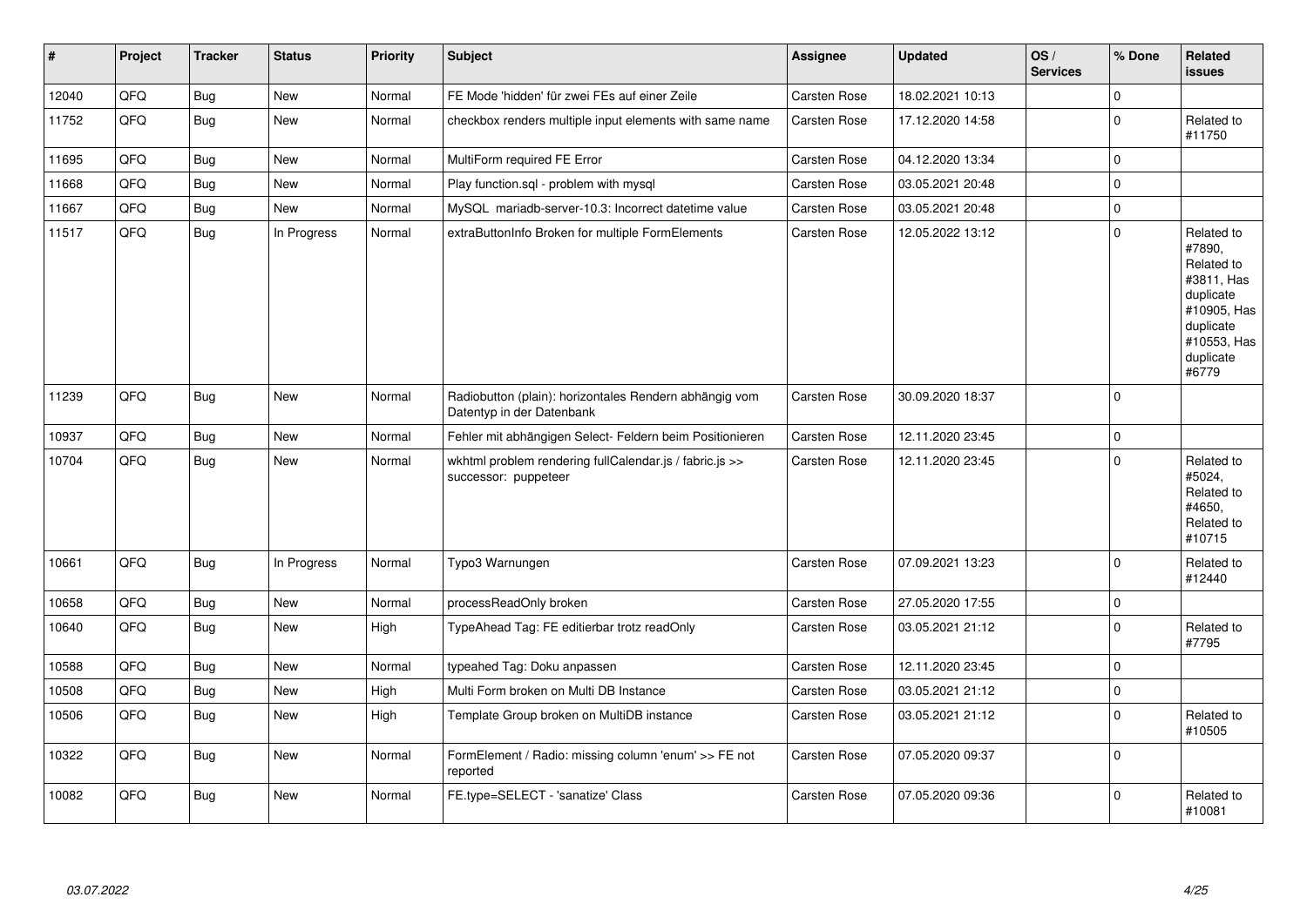| #     | Project | <b>Tracker</b> | <b>Status</b>     | <b>Priority</b> | <b>Subject</b>                                                                                           | Assignee            | <b>Updated</b>   | OS/<br><b>Services</b> | % Done      | Related<br><b>issues</b>                                                |
|-------|---------|----------------|-------------------|-----------------|----------------------------------------------------------------------------------------------------------|---------------------|------------------|------------------------|-------------|-------------------------------------------------------------------------|
| 10081 | QFQ     | <b>Bug</b>     | New               | High            | Stale record lock after 'forbidden' character                                                            | <b>Carsten Rose</b> | 03.05.2021 21:12 |                        | $\mathbf 0$ | Related to<br>#10082,<br>Related to<br>#9789                            |
| 9975  | QFQ     | <b>Bug</b>     | Priorize          | Normal          | Dropdown Menu: 'r:3' broken                                                                              | Carsten Rose        | 01.02.2020 10:13 |                        | $\mathbf 0$ |                                                                         |
| 9958  | QFQ     | Bug            | Priorize          | Normal          | Broken subrecord query: no error message                                                                 | <b>Carsten Rose</b> | 05.02.2021 15:15 |                        | $\mathbf 0$ |                                                                         |
| 9947  | QFQ     | <b>Bug</b>     | Priorize          | Normal          | Unwanted error message if missing 'typeAheadSqlPrefetch'                                                 | Carsten Rose        | 01.02.2020 10:13 |                        | $\mathbf 0$ |                                                                         |
| 9862  | QFQ     | <b>Bug</b>     | Priorize          | Normal          | Failed writing to sql mail qfq.log should throw an exception                                             | Carsten Rose        | 01.02.2020 10:13 |                        | $\pmb{0}$   |                                                                         |
| 9834  | QFQ     | <b>Bug</b>     | Priorize          | Normal          | Input elements with tag 'disabled' are missing on<br>form-submit: server option 'processReadOnly' broken | Carsten Rose        | 07.12.2021 16:43 |                        | $\Omega$    | Related to<br>#9691,<br>Related to<br>#5305, Has<br>duplicate<br>#12331 |
| 9789  | QFQ     | <b>Bug</b>     | In Progress       | High            | Record Lock: release to early on 'leave page'                                                            | <b>Carsten Rose</b> | 10.01.2022 09:25 |                        | 100         | Related to<br>#10081,<br>Related to<br>#9173,<br>Related to<br>#8702    |
| 9783  | QFQ     | Bug            | New               | Normal          | Email with special characters                                                                            | Carsten Rose        | 01.02.2020 23:22 |                        | $\mathbf 0$ |                                                                         |
| 9773  | QFQ     | <b>Bug</b>     | New               | Normal          | form.parameter.formModeGlobal=requiredOff                                                                | Carsten Rose        | 01.02.2020 15:56 |                        | $\mathbf 0$ |                                                                         |
| 9691  | QFQ     | <b>Bug</b>     | In Progress       | Normal          | Checkbox: dynamic update > readonly                                                                      | Carsten Rose        | 01.02.2020 23:22 |                        | 50          | Related to<br>#9834                                                     |
| 9669  | QFQ     | <b>Bug</b>     | Some day<br>maybe | Normal          | Checkbox / Template Group: radio/checkbox visible broken<br>after 'add'                                  | Carsten Rose        | 16.06.2021 13:47 |                        | $\mathbf 0$ | Related to<br>#8091                                                     |
| 9534  | QFQ     | Bug            | Priorize          | Urgent          | FE.type=upload: 'Unknown Mode: ID"                                                                       | Carsten Rose        | 03.05.2021 21:14 |                        | $\mathbf 0$ | Related to<br>#9532                                                     |
| 9533  | QFQ     | <b>Bug</b>     | New               | Normal          | FE.type=upload: Check in 'beforeSave' if upload is given                                                 | Carsten Rose        | 01.02.2020 23:22 |                        | $\mathbf 0$ | Related to<br>#11523                                                    |
| 9531  | QFQ     | <b>Bug</b>     | <b>New</b>        | High            | FE File: Dynamic Update / modeSql / required detected even<br>it not set                                 | Carsten Rose        | 11.06.2021 20:32 |                        | $\mathbf 0$ | Related to<br>#12398                                                    |
| 9347  | QFQ     | <b>Bug</b>     | <b>New</b>        | High            | FE.type=upload with dynamic show/hidden: required not<br>detected                                        | Carsten Rose        | 12.06.2021 10:40 |                        | $\Omega$    | Related to<br>#5305,<br>Related to<br>#12398                            |
| 9317  | QFQ     | <b>Bug</b>     | <b>New</b>        | Normal          | FE.type=note: with dynamic show/hidden an empty label<br>causes trouble                                  | Carsten Rose        | 01.02.2020 23:22 |                        | $\Omega$    |                                                                         |
| 9281  | QFQ     | <b>Bug</b>     | Some day<br>maybe | Normal          | Allow STRICT_TRANS_TABLES                                                                                | Carsten Rose        | 02.01.2021 18:43 |                        | $\mathbf 0$ |                                                                         |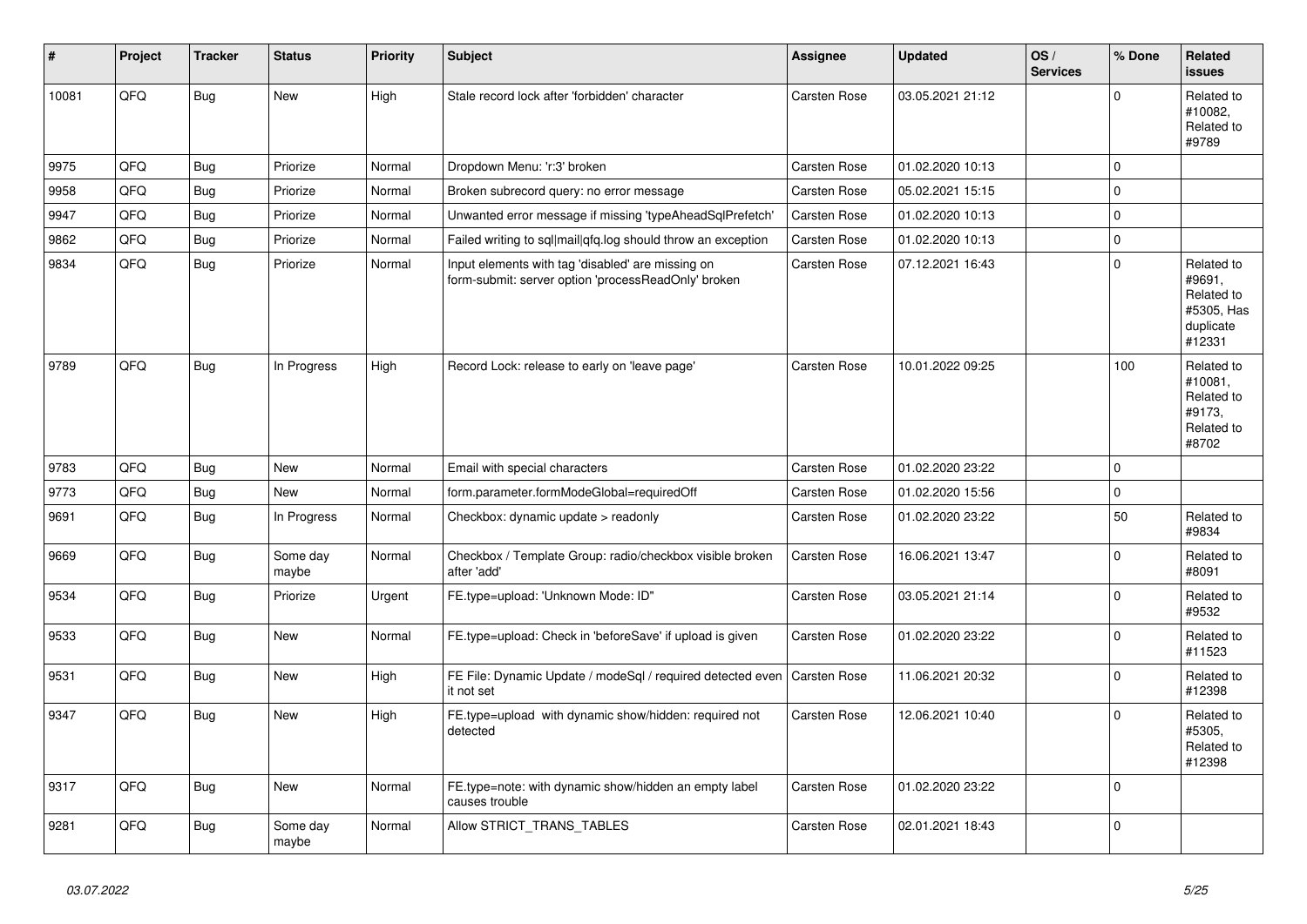| #    | Project | Tracker    | <b>Status</b>     | <b>Priority</b> | <b>Subject</b>                                                                                        | Assignee            | <b>Updated</b>   | OS/<br><b>Services</b> | % Done      | Related<br><b>issues</b>  |
|------|---------|------------|-------------------|-----------------|-------------------------------------------------------------------------------------------------------|---------------------|------------------|------------------------|-------------|---------------------------|
| 9275 | QFQ     | Bug        | <b>New</b>        | Normal          | autcron: t3 page, which takes to long to respond, is not<br>reported properly                         | <b>Carsten Rose</b> | 01.02.2020 23:22 |                        | 100         |                           |
| 9177 | QFQ     | Bug        | New               | Normal          | Bug? QFQ tries to save an action FE, which has real<br>existing column name                           | Carsten Rose        | 01.02.2020 23:22 |                        | $\Omega$    |                           |
| 9173 | QFQ     | <b>Bug</b> | Priorize          | Urgent          | Stale Record Lock: Firefox                                                                            | <b>Carsten Rose</b> | 03.05.2021 21:14 |                        | $\mathbf 0$ | Related to<br>#9789       |
| 9127 | QFQ     | Bug        | <b>New</b>        | Normal          | Error Message: change 'roll over' color - text not readable                                           | <b>Carsten Rose</b> | 01.02.2020 23:22 |                        | $\Omega$    |                           |
| 9121 | QFQ     | Bug        | Priorize          | High            | sip links have r and __dbIndexData set                                                                | <b>Carsten Rose</b> | 12.06.2021 10:41 |                        | $\Omega$    |                           |
| 9077 | QFQ     | Bug        | New               | Normal          | typeAheadSql: report broken SQL                                                                       | Carsten Rose        | 29.06.2022 22:35 |                        | $\Omega$    | Related to<br>#4018       |
| 9013 | QFQ     | Bug        | New               | Normal          | Error in Twig template not handled                                                                    | <b>Carsten Rose</b> | 20.10.2021 13:43 |                        | $\mathbf 0$ |                           |
| 8668 | QFQ     | Bug        | <b>New</b>        | High            | Pill disabled: dyamic mode 'hidden' not respected - FE is still<br>required                           | <b>Carsten Rose</b> | 03.05.2021 21:14 |                        | $\Omega$    |                           |
| 8431 | QFQ     | <b>Bug</b> | <b>New</b>        | High            | autocron.php with wrong path                                                                          | Carsten Rose        | 03.05.2021 21:14 |                        | $\Omega$    |                           |
| 8106 | QFQ     | <b>Bug</b> | Some day<br>maybe | Normal          | Dynamic Update: Feld kann nicht auf empty zurückgesetzt<br>werden                                     | Carsten Rose        | 11.12.2019 16:01 |                        | $\Omega$    |                           |
| 8083 | QFQ     | <b>Bug</b> | New               | High            | FormEditor: primary table list does not respect<br>'indexDb={{indexData:Y}}'                          | Carsten Rose        | 03.05.2021 21:14 |                        | $\Omega$    | Has<br>duplicate<br>#6678 |
| 8049 | QFQ     | Bug        | <b>New</b>        | Normal          | FE.type=note, column 'value': text moves some pixel to top<br>after save                              | Carsten Rose        | 01.02.2020 23:22 |                        | $\Omega$    |                           |
| 8037 | QFQ     | Bug        | Priorize          | Normal          | FE.type=upload (advanced mode): {{slaveId:V}} missing<br>during dynamic update                        | Carsten Rose        | 01.02.2020 10:13 |                        | $\Omega$    |                           |
| 7899 | QFQ     | Bug        | <b>New</b>        | High            | Fe.type=password / retype / required: always complain<br>about missing value                          | Carsten Rose        | 03.05.2021 21:14 |                        | $\Omega$    |                           |
| 7890 | QFQ     | Bug        | New               | Normal          | FormElement 'required': extraButtonInfo not aligned                                                   | Carsten Rose        | 11.06.2021 21:17 |                        | $\Omega$    | Related to<br>#11517      |
| 7795 | QFQ     | Bug        | New               | Normal          | Readonly Form: Typeahead-Felder                                                                       | Carsten Rose        | 01.02.2020 23:22 |                        | $\Omega$    | Related to<br>#10640      |
| 7685 | QFQ     | Bug        | <b>New</b>        | Normal          | Open FormElement from QFQ error message and save<br>modified record: error about missing {{formId:F}} | Carsten Rose        | 01.02.2020 23:22 |                        | $\Omega$    |                           |
| 7656 | QFQ     | <b>Bug</b> | Priorize          | Normal          | FE with required, 'pattern' and 'extraButtonLock': always<br>complain about missing value             | Carsten Rose        | 01.02.2020 10:13 |                        | $\Omega$    |                           |
| 7650 | QFQ     | Bug        | New               | High            | Optional do not show 'required' sign on FormElement                                                   | <b>Carsten Rose</b> | 03.05.2021 21:14 |                        | $\mathbf 0$ |                           |
| 7616 | QFQ     | <b>Bug</b> | Priorize          | Normal          | Selectlist with Enum & Dynamic Update                                                                 | Carsten Rose        | 01.02.2020 10:13 |                        | $\Omega$    |                           |
| 7574 | QFQ     | Bug        | <b>New</b>        | Normal          | Substitute error: form element not reported / dont parse<br>Form.note                                 | Carsten Rose        | 01.02.2020 23:21 |                        | $\Omega$    |                           |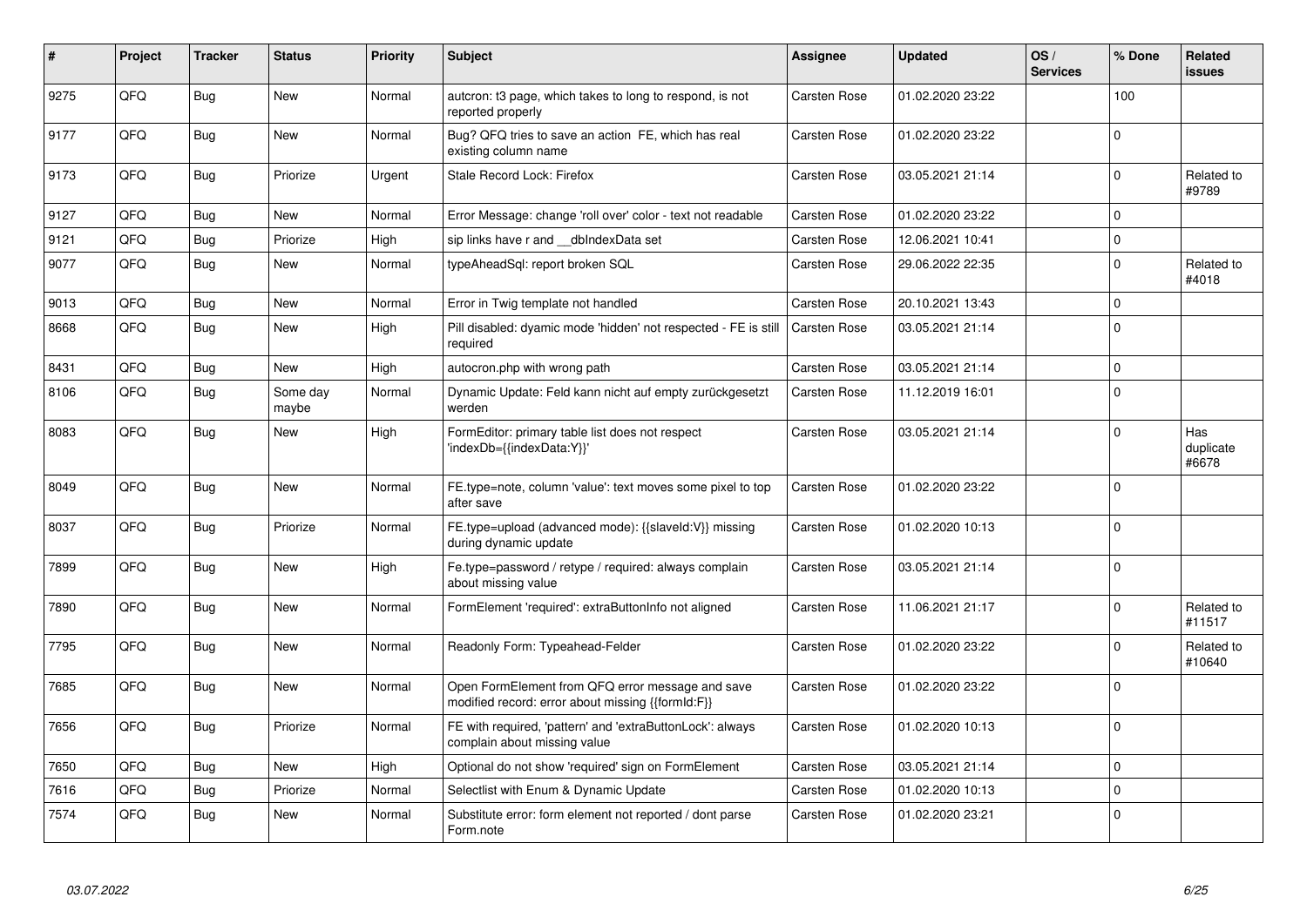| #    | Project | <b>Tracker</b> | <b>Status</b>     | <b>Priority</b> | <b>Subject</b>                                                                                                   | Assignee            | <b>Updated</b>   | OS/<br><b>Services</b> | % Done         | Related<br><b>issues</b> |
|------|---------|----------------|-------------------|-----------------|------------------------------------------------------------------------------------------------------------------|---------------------|------------------|------------------------|----------------|--------------------------|
| 7547 | QFQ     | Bug            | New               | Normal          | Error Message in afterSave: wrong parameter column<br>reported                                                   | Carsten Rose        | 01.02.2020 23:22 |                        | $\Omega$       |                          |
| 7524 | QFQ     | Bug            | New               | Normal          | QFQ throws a 'General Error' if 'fileadmin/protected/log/' is<br>not writeable                                   | <b>Carsten Rose</b> | 01.02.2020 23:22 |                        | $\overline{0}$ |                          |
| 7513 | QFQ     | <b>Bug</b>     | New               | Normal          | Radios not correct aligned                                                                                       | <b>Carsten Rose</b> | 01.02.2020 23:22 |                        | $\Omega$       |                          |
| 7512 | QFQ     | <b>Bug</b>     | New               | Normal          | FE: inputType=number >> 'pattern' is not respected                                                               | Carsten Rose        | 01.02.2020 23:22 |                        | $\Omega$       |                          |
| 7456 | QFQ     | Bug            | Some day<br>maybe | Low             | Todos in Code: solve or make ticket                                                                              | Carsten Rose        | 16.09.2021 15:10 |                        | $\Omega$       |                          |
| 7261 | QFQ     | <b>Bug</b>     | New               | Normal          | Report pathFilename for user without path, only the filename                                                     | <b>Carsten Rose</b> | 01.02.2020 23:21 |                        | $\Omega$       |                          |
| 7219 | QFQ     | <b>Bug</b>     | New               | Normal          | typeSheadSql / typeAheadSqlPrefetch: change to curly<br>braces                                                   | Carsten Rose        | 01.02.2020 23:21 |                        | $\Omega$       |                          |
| 7014 | QFQ     | Bug            | New               | Normal          | Sending invalid emails succeeds when<br>debug.redirectAllMailTo is set                                           | Carsten Rose        | 01.02.2020 23:21 |                        | $\overline{0}$ |                          |
| 7002 | QFQ     | Bug            | New               | Normal          | Dynamic Update: row does not disappear / appear                                                                  | Carsten Rose        | 01.02.2020 23:22 |                        | $\Omega$       |                          |
| 6912 | QFQ     | <b>Bug</b>     | New               | Normal          | error Message Var 'deadline' already set in SIP - in Form<br>with FE.value={{deadline:R:::{{deadlinePeriod:Y}}}} | <b>Carsten Rose</b> | 01.02.2020 23:21 |                        | $\Omega$       |                          |
| 6677 | QFQ     | Bug            | New               | Normal          | Error message FE Action Element: no/wrong FE reference<br>who cause the problem.                                 | Carsten Rose        | 01.02.2020 23:21 |                        | $\Omega$       |                          |
| 6574 | QFQ     | Bug            | Priorize          | Normal          | gfg.log: Fehlermeldung wurde angezeigt, aber nicht geloggt                                                       | <b>Carsten Rose</b> | 01.02.2020 10:13 |                        | $\Omega$       |                          |
| 6483 | QFQ     | Bug            | New               | Normal          | R Store funktioniert nicht bei 'Report Notation' im FE                                                           | Carsten Rose        | 01.02.2020 23:21 |                        | $\Omega$       |                          |
| 6462 | QFQ     | Bug            | New               | Normal          | File Upload: Nutzlose Fehlermeldung wenn Datei zu gross                                                          | Carsten Rose        | 01.02.2020 23:21 |                        | $\Omega$       | Related to<br>#6139      |
| 6116 | QFQ     | Bug            | Priorize          | High            | value of checkbox not saved                                                                                      | <b>Carsten Rose</b> | 07.12.2021 17:19 |                        | $\mathbf 0$    |                          |
| 5991 | QFQ     | Bug            | Some day<br>maybe | Normal          | URLs with 'I' or long parameter are problematic                                                                  | <b>Carsten Rose</b> | 01.02.2020 23:19 |                        | $\Omega$       |                          |
| 5768 | QFQ     | Bug            | Some day<br>maybe | Normal          | {{pageLanguage:T}}' missing if QFQ is called via api                                                             | Carsten Rose        | 01.02.2020 23:19 |                        | $\Omega$       |                          |
| 5706 | QFQ     | <b>Bug</b>     | Some day<br>maybe | Normal          | upload: fileDestination needs to be sanatized                                                                    | <b>Carsten Rose</b> | 01.02.2020 23:19 |                        | $\Omega$       |                          |
| 5576 | QFQ     | Bug            | New               | Normal          | Using MySQL 'DROP' requires privilege - wich is not really<br>necessary.                                         | <b>Carsten Rose</b> | 01.02.2020 23:21 |                        | $\Omega$       |                          |
| 5559 | QFQ     | <b>Bug</b>     | New               | Normal          | FE.type = Upload: 'accept' might contain variables                                                               | <b>Carsten Rose</b> | 11.05.2020 21:23 |                        | $\Omega$       |                          |
| 5557 | QFQ     | <b>Bug</b>     | Some day<br>maybe | Normal          | Form load: STORE_RECORD filled, but should be empty                                                              | Carsten Rose        | 01.02.2020 23:19 |                        | $\overline{0}$ |                          |
| 5459 | QFQ     | Bug            | New               | High            | Multi DB: spread system tables between 'QFQ' and<br>'Data'-DB                                                    | Carsten Rose        | 03.05.2021 21:14 |                        | $\Omega$       | Related to<br>#4720      |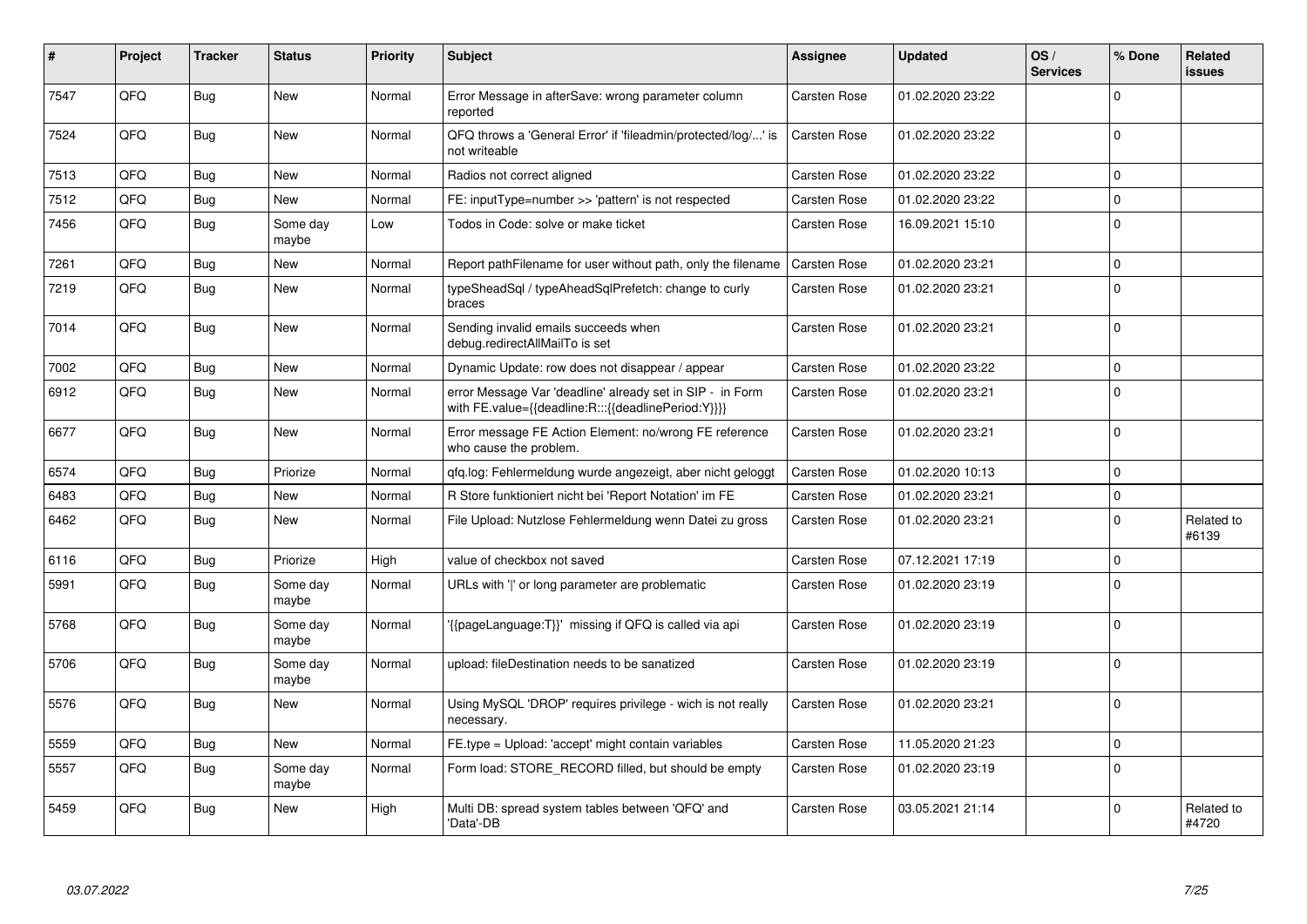| #    | Project | <b>Tracker</b> | <b>Status</b>     | <b>Priority</b> | <b>Subject</b>                                                                                                                 | Assignee            | <b>Updated</b>   | OS/<br><b>Services</b> | % Done      | <b>Related</b><br><b>issues</b>                |
|------|---------|----------------|-------------------|-----------------|--------------------------------------------------------------------------------------------------------------------------------|---------------------|------------------|------------------------|-------------|------------------------------------------------|
| 5305 | QFQ     | <b>Bug</b>     | New               | Normal          | Upload FormElement: nicht disabled by readonly Form                                                                            | Carsten Rose        | 16.06.2021 13:43 |                        | $\Omega$    | Related to<br>#9347,<br>Related to<br>#9834    |
| 5221 | QFQ     | <b>Bug</b>     | New               | High            | Download Dialog: Bleibt stehen in FF wenn Datei<br>automatisch gespeichert wird.                                               | <b>Carsten Rose</b> | 03.05.2021 21:14 |                        | $\Omega$    |                                                |
| 5021 | QFQ     | <b>Bug</b>     | Some day<br>maybe | Normal          | FE.typ=extra - during save displays error 'datum2' already<br>filled in STORE SIP - the value is stored nevertheless           | <b>Carsten Rose</b> | 01.02.2020 23:19 |                        | $\mathbf 0$ | Related to<br>#3875                            |
| 4771 | QFQ     | <b>Bug</b>     | Some day<br>maybe | Normal          | qfq: select-down-values empty after save (edit-form for<br>program administrators)                                             | Carsten Rose        | 01.02.2020 23:20 |                        | $\Omega$    | Related to<br>#4549, Has<br>duplicate<br>#4282 |
| 4756 | QFQ     | <b>Bug</b>     | <b>New</b>        | Normal          | Form dirty even nothing changes                                                                                                | <b>Carsten Rose</b> | 11.12.2019 16:16 |                        | $\mathbf 0$ |                                                |
| 4659 | QFQ     | <b>Bug</b>     | Some day<br>maybe | Normal          | infoButtonExtra                                                                                                                | Carsten Rose        | 01.02.2020 23:20 |                        | $\mathbf 0$ |                                                |
| 4651 | QFQ     | <b>Bug</b>     | Some day<br>maybe | Normal          | "Loading document" Modal wird angezeigt bei uzhcd type=2<br>Ansicht                                                            | Carsten Rose        | 01.02.2020 23:20 |                        | $\mathbf 0$ |                                                |
| 4583 | QFQ     | <b>Bug</b>     | Some day<br>maybe | Normal          | Dynamic Update bei TypeAhead Feldern                                                                                           | Carsten Rose        | 01.02.2020 23:19 |                        | $\mathbf 0$ |                                                |
| 4549 | QFQ     | <b>Bug</b>     | Some day<br>maybe | Normal          | TemplateGroups: FE.type SELECT loose selected value<br>after save                                                              | Carsten Rose        | 01.02.2020 23:20 |                        | $\mathbf 0$ | Related to<br>#4548,<br>Related to<br>#4771    |
| 4528 | QFQ     | <b>Bug</b>     | Some day<br>maybe | Normal          | extraButtonLock mit SQLAhead Bug                                                                                               | Carsten Rose        | 01.02.2020 23:19 |                        | $\mathbf 0$ |                                                |
| 4328 | QFQ     | <b>Bug</b>     | Some day<br>maybe | Normal          | Error Message: Show FE name/number on problems in FE                                                                           | Carsten Rose        | 01.02.2020 23:20 |                        | $\mathbf 0$ |                                                |
| 4293 | QFQ     | <b>Bug</b>     | Some day<br>maybe | Normal          | Download broken if token 'd:' is missing - but no error<br>message                                                             | <b>Carsten Rose</b> | 11.12.2019 16:03 |                        | $\mathbf 0$ | Related to<br>#7514                            |
| 4279 | QFQ     | <b>Bug</b>     | Some day<br>maybe | High            | config.linkVars lost                                                                                                           | Carsten Rose        | 03.05.2021 21:14 |                        | $\mathbf 0$ |                                                |
| 4092 | QFQ     | <b>Bug</b>     | Some day<br>maybe | Normal          | 1) Logging verbessern wann welches FE warum ausgefuehrt   Carsten Rose<br>wird, 2) Documentation: Best Practice Template Group |                     | 01.02.2020 23:19 |                        | $\mathbf 0$ | Related to<br>#3504                            |
| 4008 | QFQ     | <b>Bug</b>     | Some day<br>maybe | Normal          | FormElemen.type=sendmail: wrong 'TO' if 'real<br>name <rea@mail.to>' is used</rea@mail.to>                                     | <b>Carsten Rose</b> | 11.12.2019 16:03 |                        | $\mathbf 0$ |                                                |
| 3895 | QFQ     | <b>Bug</b>     | Some day<br>maybe | Normal          | typeahead pedantic: on lehrkredit Idap webpass - if only one<br>person is in dropdown, such person can't be selected           | Carsten Rose        | 11.12.2019 16:03 |                        | $\mathbf 0$ |                                                |
| 3882 | QFQ     | <b>Bug</b>     | Some day<br>maybe | Normal          | templateGroup: disable 'add' if limit is reached - funktioniert<br>nicht wenn bereits records existierten                      | <b>Carsten Rose</b> | 11.12.2019 16:03 |                        | $\mathbf 0$ |                                                |
| 3811 | QFQ     | <b>Bug</b>     | Some day<br>maybe | Normal          | Dynamic Update: extraButtonInfo - Text aktualisieren                                                                           | Carsten Rose        | 11.12.2019 16:03 |                        | $\mathbf 0$ | Related to<br>#11517                           |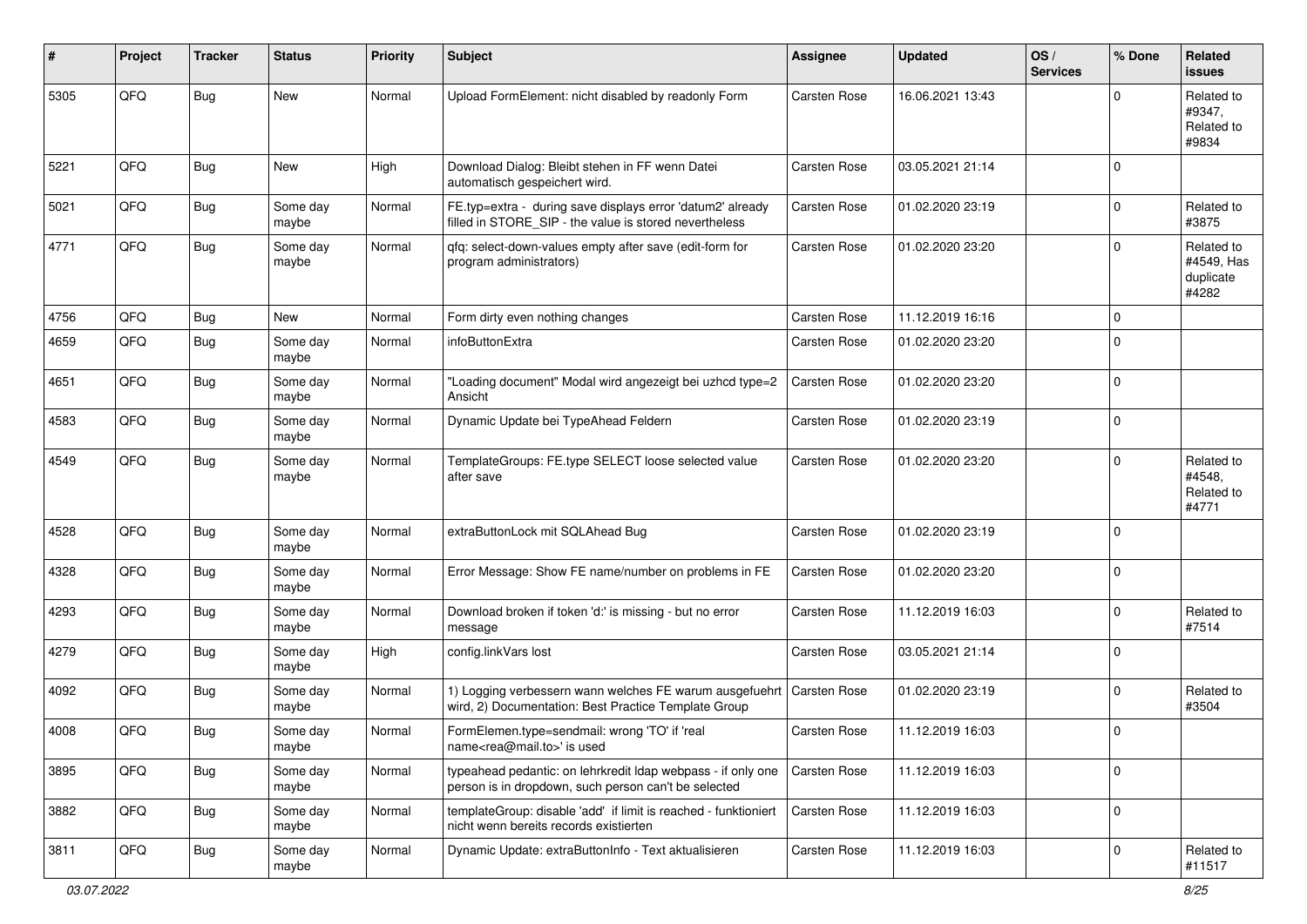| #     | <b>Project</b> | Tracker    | <b>Status</b>     | <b>Priority</b> | <b>Subject</b>                                                                                                                | Assignee            | <b>Updated</b>   | OS/<br><b>Services</b> | % Done      | Related<br>issues                            |
|-------|----------------|------------|-------------------|-----------------|-------------------------------------------------------------------------------------------------------------------------------|---------------------|------------------|------------------------|-------------|----------------------------------------------|
| 3782  | QFQ            | <b>Bug</b> | Priorize          | Normal          | Bei fehlerhafter Eingabe (z.B. Datum) sollte das erwartete<br>Format angezeigt werden                                         | <b>Carsten Rose</b> | 01.02.2020 10:13 |                        | $\Omega$    |                                              |
| 3750  | QFQ            | <b>Bug</b> | Some day<br>maybe | Normal          | FE in a row: if one violates check, all are red                                                                               | <b>Carsten Rose</b> | 11.12.2019 16:03 |                        | $\Omega$    |                                              |
| 3682  | QFQ            | Bug        | Some day<br>maybe | Normal          | Dynamic update: Radio buttons                                                                                                 | Carsten Rose        | 11.12.2019 16:02 |                        | $\Omega$    |                                              |
| 3588  | QFQ            | <b>Bug</b> | Some day<br>maybe | Normal          | templateGroup: versteckte Elemente werden weiterhin<br>gespeichert.                                                           | <b>Carsten Rose</b> | 11.12.2019 16:02 |                        | $\mathbf 0$ |                                              |
| 3570  | QFQ            | <b>Bug</b> | Some day<br>maybe | High            | Formular mit prmitnew   permitEdit=Always wird nicht<br>aufgerufen (ist leer)                                                 | <b>Carsten Rose</b> | 03.05.2021 21:14 |                        | $\Omega$    |                                              |
| 3547  | QFQ            | Bug        | New               | Normal          | FE of type 'note' causes writing of empty fields.                                                                             | Carsten Rose        | 01.02.2020 23:21 |                        | $\mathbf 0$ |                                              |
| 3349  | QFQ            | Bug        | Some day<br>maybe | Normal          | config.qfq.ini: a) vertraegt keine '=' im Value (z.B. Passwort),<br>b) Values sollten in ticks einschliessbar sein (spaces, ) | <b>Carsten Rose</b> | 11.12.2019 16:02 |                        | $\Omega$    |                                              |
| 3130  | QFQ            | <b>Bug</b> | Some day<br>maybe | Normal          | Debug Info's nicht korrekt nach 'New > Save'.                                                                                 | Carsten Rose        | 11.12.2019 16:03 |                        | $\Omega$    | Related to<br>#3253                          |
| 3109  | QFQ            | Bug        | Some day<br>maybe | High            | RealUrl: Links werden nicht korrekt gerendert                                                                                 | <b>Carsten Rose</b> | 03.05.2021 21:14 |                        | $\Omega$    |                                              |
| 3061  | QFQ            | Bug        | Some day<br>maybe | High            | winstitute: mysql connection durcheinander - nmhp17<br>(ag7)/QFQ arbeitet mit DB/Tabellen von biostat.                        | <b>Carsten Rose</b> | 03.05.2021 21:14 |                        | $\mathbf 0$ |                                              |
| 2643  | QFQ            | <b>Bug</b> | Some day<br>maybe | Normal          | Zend / PHP Webinars anschauen                                                                                                 | <b>Carsten Rose</b> | 01.02.2020 15:56 |                        | $\Omega$    |                                              |
| 11347 | QFQ            | Bug        | Feedback          | Normal          | If Bedingungen funktionieren nicht korrekt                                                                                    | Christoph Fuchs     | 21.03.2021 20:37 |                        | $\Omega$    |                                              |
| 3613  | QFQ            | Bug        | Some day<br>maybe | Normal          | note /note unchecked -> note div (col-md) wird weiterhin<br>gerendert                                                         | Elias Villiger      | 01.02.2020 23:19 |                        | 100         |                                              |
| 14377 | QFQ            | <b>Bug</b> | New               | Normal          | Documentation > General Tips: white page after migration                                                                      | Enis Nuredini       | 19.06.2022 16:37 |                        | $\Omega$    |                                              |
| 14322 | QFQ            | Bug        | New               | Normal          | Form Load: by default no scroll (save & close should be<br>visible)                                                           | Enis Nuredini       | 15.06.2022 14:12 |                        | $\Omega$    | Related to<br>#14321,<br>Related to<br>#6232 |
| 14303 | QFQ            | <b>Bug</b> | ToDo              | Normal          | datetime broken with picker                                                                                                   | Enis Nuredini       | 17.06.2022 09:02 |                        | $\mathbf 0$ | Related to<br>#12630                         |
| 14245 | QFQ            | <b>Bug</b> | New               | Normal          | Form Save Btn bleibt disabled wenn Datumsfeld über<br>Datepicker geändert                                                     | Enis Nuredini       | 27.05.2022 13:45 |                        | $\Omega$    | Related to<br>#13689                         |
| 13943 | QFQ            | Bug        | Priorize          | Normal          | unable to find formgroup                                                                                                      | Enis Nuredini       | 28.05.2022 11:03 |                        | $\Omega$    |                                              |
| 13899 | QFQ            | <b>Bug</b> | ToDo              | Normal          | Selenium: zum laufen bringen                                                                                                  | Enis Nuredini       | 25.03.2022 10:24 |                        | $\Omega$    |                                              |
| 13767 | QFQ            | <b>Bug</b> | Feedback          | Normal          | date/time-picker: required shows up/down button orange                                                                        | Enis Nuredini       | 16.05.2022 23:16 |                        | $\Omega$    |                                              |
| 13716 | QFQ            | Bug        | <b>New</b>        | High            | Firefox ask to store username/password                                                                                        | Enis Nuredini       | 30.05.2022 09:31 |                        | $\Omega$    | Related to<br>#13827                         |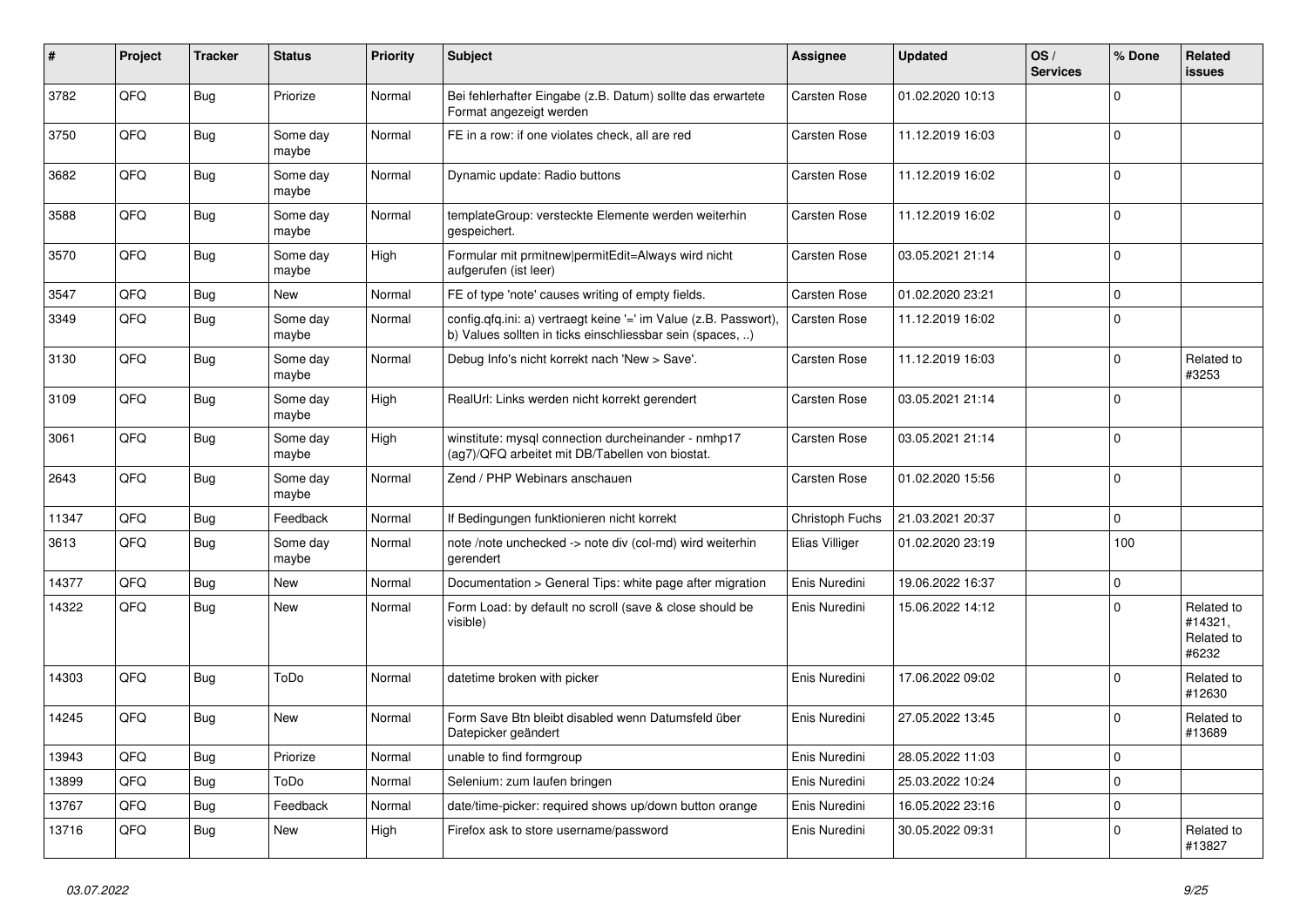| ∦     | Project | <b>Tracker</b> | <b>Status</b>     | <b>Priority</b> | <b>Subject</b>                                                           | <b>Assignee</b>   | <b>Updated</b>   | OS/<br><b>Services</b> | % Done      | Related<br><b>issues</b>                         |
|-------|---------|----------------|-------------------|-----------------|--------------------------------------------------------------------------|-------------------|------------------|------------------------|-------------|--------------------------------------------------|
| 13689 | QFQ     | Bug            | New               | Normal          | Enter auf Eingabefeld mit ungültigem Wert führt zu blurry<br>Seite       | Enis Nuredini     | 28.05.2022 10:53 |                        | $\Omega$    | Related to<br>#14245, Has<br>duplicate<br>#11891 |
| 12989 | QFQ     | Bug            | <b>New</b>        | Normal          | empty string does not trigger dynamic update                             | Enis Nuredini     | 28.05.2022 11:09 |                        | $\Omega$    |                                                  |
| 12066 | QFQ     | <b>Bug</b>     | <b>New</b>        | High            | enterAsSubmit: Forward wird nicht ausgeführt                             | Enis Nuredini     | 29.05.2022 09:23 |                        | $\mathbf 0$ |                                                  |
| 11630 | QFQ     | Bug            | Feedback          | High            | Bitte check ob CALL() in 20.11.0 noch so funktioniert wie in<br>20.4.1   | Enis Nuredini     | 28.05.2022 13:45 |                        | $\Omega$    | Related to<br>#11325                             |
| 8891  | QFQ     | Bug            | <b>New</b>        | High            | formSubmitLog: do not log passwords                                      | Enis Nuredini     | 25.03.2022 09:06 |                        | $\mathbf 0$ |                                                  |
| 12508 | QFQ     | Bug            | In Progress       | High            | gfg Form: sendMail                                                       | Karin Niffeler    | 19.03.2022 17:48 |                        | $\mathbf 0$ |                                                  |
| 8316  | QFQ     | Bug            | Feedback          | Normal          | Documentation/Behaviour for Nested Queries and<br>Record-Store confusing | Nicola Chiapolini | 20.11.2019 09:14 |                        | $\Omega$    |                                                  |
| 12156 | QFQ     | Feature        | <b>New</b>        | Normal          | Form: Optional disable 'leave page'                                      |                   | 03.05.2021 20:45 |                        | $\mathbf 0$ |                                                  |
| 12135 | QFQ     | Feature        | <b>New</b>        | Normal          | Subrecord: Notiz                                                         |                   | 24.04.2021 16:58 |                        | $\mathbf 0$ |                                                  |
| 12039 | QFQ     | Feature        | <b>New</b>        | Normal          | Missing htmlSpecialChar() in pre processing on form submit               |                   | 18.02.2021 00:09 |                        | $\mathbf 0$ | Related to<br>#14320                             |
| 12038 | QFQ     | Feature        | <b>New</b>        | Normal          | a) STORE_VAR: filenameOnlyStripUniq, b) SP:<br>QSTRIPUNIQ()              |                   | 17.02.2021 23:55 |                        | 0           |                                                  |
| 11850 | QFQ     | Feature        | New               | Urgent          | Wizard Form: basierend auf einer Tabelle eine Form<br>anlegen.           |                   | 03.05.2021 21:12 |                        | $\Omega$    | Blocked by<br>#8082                              |
| 11716 | QFQ     | Feature        | New               | Normal          | Form an beliebiger Stelle im Report anzeigen                             |                   | 09.12.2020 09:47 |                        | $\mathbf 0$ |                                                  |
| 11535 | QFQ     | Feature        | <b>New</b>        | Normal          | Ability to create SQL columns in frontend QFQ forms                      |                   | 17.11.2020 12:11 |                        | $\Omega$    |                                                  |
| 11534 | QFQ     | Feature        | New               | Normal          | Report: Action on selected rows - Table batchprocessing<br>feature       |                   | 18.11.2020 08:15 |                        | $\mathbf 0$ |                                                  |
| 10874 | QFQ     | Feature        | <b>New</b>        | Normal          | Erstellen eines Foreign Keys in der Tabelle "FormElement"                |                   | 13.07.2020 10:11 |                        | $\mathbf 0$ |                                                  |
| 10763 | QFQ     | Feature        | New               | Normal          | form accessed and submitted despite logout?                              |                   | 16.06.2020 11:43 |                        | $\mathbf 0$ |                                                  |
| 10738 | QFQ     | Feature        | Some day<br>maybe | Normal          | CORS headers for external API requests                                   |                   | 10.06.2020 14:00 |                        | $\mathbf 0$ |                                                  |
| 10384 | QFQ     | Feature        | New               | Normal          | Parameter Exchange QFQ Instances                                         |                   | 07.05.2020 09:38 |                        | 0           |                                                  |
| 10345 | QFQ     | Feature        | <b>New</b>        | Normal          | Templates - Patterns QFQ Style                                           |                   | 03.05.2021 21:01 |                        | $\Omega$    | Related to<br>#10713                             |
| 10114 | QFQ     | Feature        | New               | High            | Symbol (Link): 'G:' (Glyphicon) replaced by 'i:' (icon)                  |                   | 07.12.2021 17:19 |                        | 0           | Related to<br>#3797,<br>Related to<br>#4194      |
| 9853  | QFQ     | Feature        | New               | Normal          | Check das SQL / QFQ / Mail Logfile geschrieben wird                      |                   | 09.01.2020 11:15 |                        | 0           |                                                  |
| 8056  | QFQ     | Feature        | Some day<br>maybe | Normal          | Termin Organisation (Reservation)                                        |                   | 01.02.2020 23:19 |                        | $\mathbf 0$ | Related to<br>#8658                              |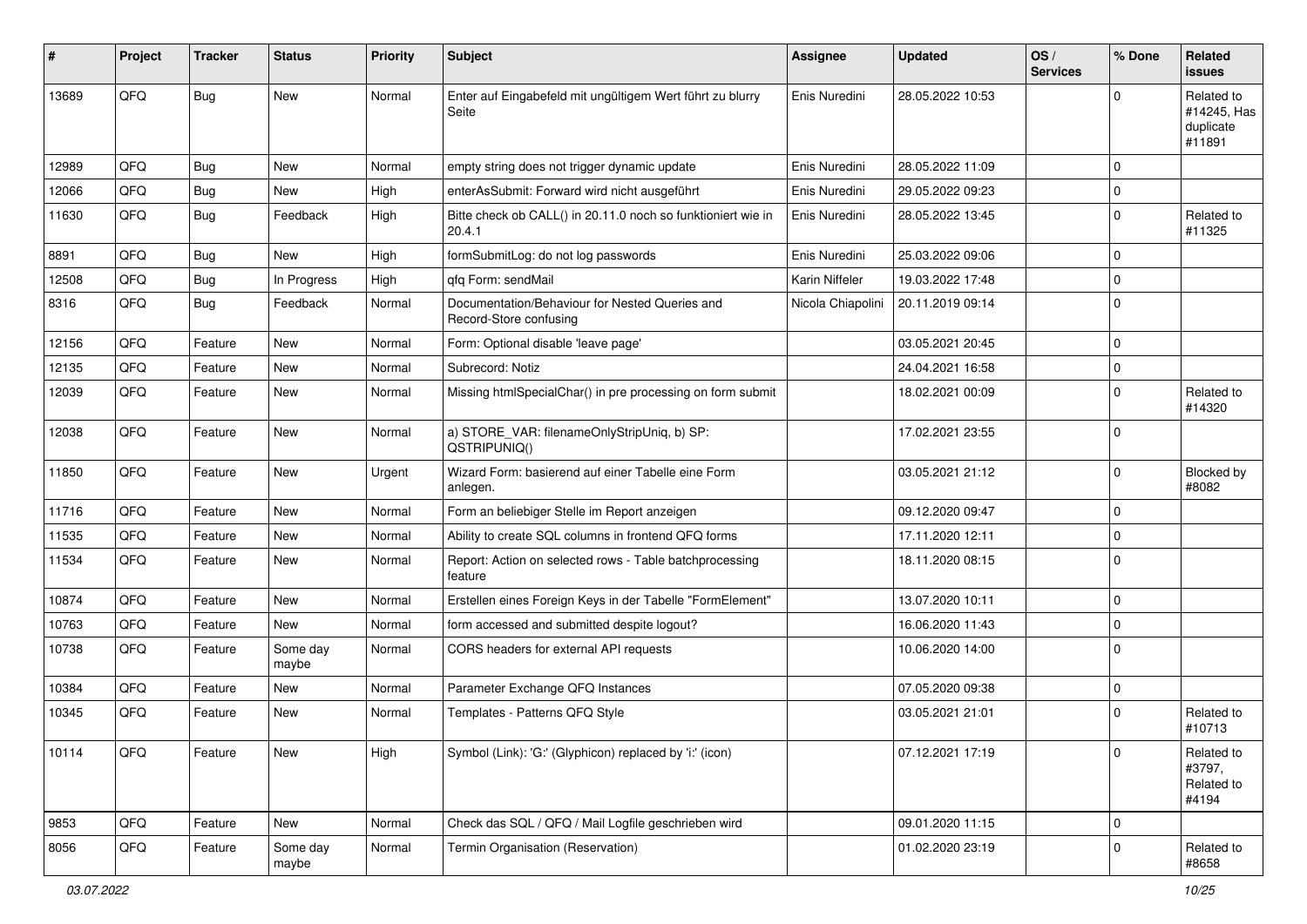| $\vert$ # | Project | <b>Tracker</b> | <b>Status</b>     | <b>Priority</b> | <b>Subject</b>                                                                   | Assignee | <b>Updated</b>   | OS/<br><b>Services</b> | % Done      | Related<br><b>issues</b> |
|-----------|---------|----------------|-------------------|-----------------|----------------------------------------------------------------------------------|----------|------------------|------------------------|-------------|--------------------------|
| 7921      | QFQ     | Feature        | Some day<br>maybe | Normal          | Rest API Export: URL kuerzer machen                                              |          | 01.02.2020 23:19 |                        | $\Omega$    |                          |
| 7278      | QFQ     | Feature        | Some day<br>maybe | Normal          | Form: Wert vordefinieren der immer gesetzt wird                                  |          | 02.05.2021 09:27 |                        | $\Omega$    |                          |
| 7229      | QFQ     | Feature        | Some day<br>maybe | Normal          | New FormElement.type: Button                                                     |          | 01.02.2021 12:32 |                        | $\Omega$    |                          |
| 7108      | QFQ     | Feature        | Some day<br>maybe | Normal          | QFQ Wrap Elements                                                                |          | 11.12.2019 16:01 |                        | $\Omega$    |                          |
| 7106      | QFQ     | Feature        | Some day<br>maybe | Normal          | Beispiel Nummerierung von Rows in Report                                         |          | 11.12.2019 16:01 |                        | $\Omega$    |                          |
| 7105      | QFQ     | Feature        | Some day<br>maybe | Normal          | Beispiel wie man in einer zweiten Tabelle speichert.                             |          | 11.12.2019 16:01 |                        | $\Omega$    |                          |
| 7104      | QFQ     | Feature        | Some day<br>maybe | Normal          | Manual: hint about escaping if '\r' appears in mail body                         |          | 11.12.2019 16:01 |                        | $\Omega$    |                          |
| 7100      | QFQ     | Feature        | Some day<br>maybe | Normal          | Download: log access, max downloads, time limit                                  |          | 01.02.2020 23:19 |                        | $\Omega$    |                          |
| 6992      | QFQ     | Feature        | Some day<br>maybe | Normal          | DB exception: Syntax Highlight                                                   |          | 11.12.2019 16:01 |                        | $\Omega$    | Related to<br>#5450      |
| 6704      | QFQ     | Feature        | Some day<br>maybe | Normal          | Upload Mode: Bilder in Notizen rechts sollen aktuellen<br>Upload repräsentieren. |          | 01.02.2020 23:19 |                        | $\Omega$    | Related to<br>#3264      |
| 6515      | QFQ     | Feature        | Some day<br>maybe | Normal          | Formular: Felder dynamisch ein/ausblenden                                        |          | 11.12.2019 16:02 |                        | $\mathbf 0$ |                          |
| 6299      | QFQ     | Feature        | Some day<br>maybe | Normal          | Attack detection: log table with invalid SIP access                              |          | 11.12.2019 16:02 |                        | $\Omega$    | Related to<br>#3947      |
| 6288      | QFQ     | Feature        | Some day<br>maybe | Normal          | Best Practice: Erklaeren wie man ein Formular ganz in<br>'weiss' erstellen kann  |          | 11.12.2019 16:02 |                        | $\Omega$    |                          |
| 6084      | QFQ     | Feature        | Some day<br>maybe | Normal          | New escape type: 'D' - convert date                                              |          | 01.02.2020 23:19 |                        | $\Omega$    |                          |
| 6083      | QFQ     | Feature        | Some day<br>maybe | Normal          | Dynamic Update: Value Check via SQL                                              |          | 11.12.2019 16:02 |                        | $\Omega$    |                          |
| 5923      | QFQ     | Feature        | Some day<br>maybe | Normal          | fillStoreSystemBySqlLate                                                         |          | 01.02.2020 23:19 |                        | $\Omega$    |                          |
| 5895      | QFQ     | Feature        | Some day<br>maybe | Normal          | Tutorial: List of all QFQ Features                                               |          | 01.02.2020 23:19 |                        | $\Omega$    |                          |
| 5893      | QFQ     | Feature        | Some day<br>maybe | Normal          | Edit on double-click                                                             |          | 01.02.2020 23:19 |                        | $\Omega$    | Related to<br>#5894      |
| 5892      | QFQ     | Feature        | Some day<br>maybe | Normal          | QFQ should use T3 API to manipulate FE GROUP<br>membership                       |          | 01.02.2020 23:20 |                        | $\Omega$    |                          |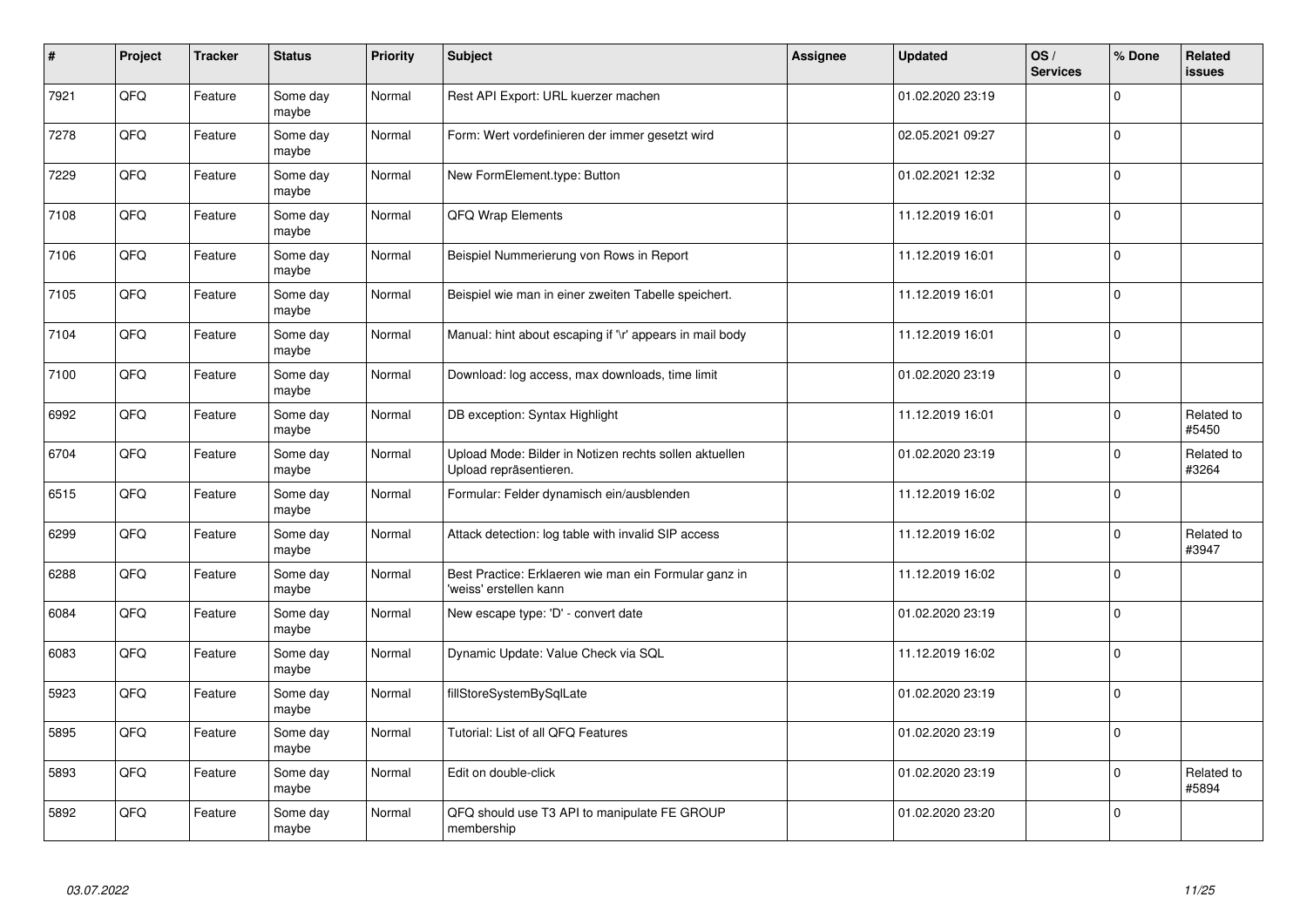| $\pmb{\#}$ | <b>Project</b> | <b>Tracker</b> | <b>Status</b>     | <b>Priority</b> | <b>Subject</b>                                                                                                                                                | Assignee | <b>Updated</b>   | OS/<br><b>Services</b> | % Done   | Related<br>issues    |
|------------|----------------|----------------|-------------------|-----------------|---------------------------------------------------------------------------------------------------------------------------------------------------------------|----------|------------------|------------------------|----------|----------------------|
| 5851       | QFQ            | Feature        | Some day<br>maybe | Normal          | Queue System implementieren: MQTT, RabbitMQ                                                                                                                   |          | 01.02.2020 23:20 |                        | $\Omega$ | Related to<br>#5715  |
| 5850       | QFQ            | Feature        | Some day<br>maybe | Normal          | Deployment: In QFQ Doc best practice fuer zeitgemaesses<br>Deployment beschreiben                                                                             |          | 01.02.2020 23:20 |                        | $\Omega$ |                      |
| 5805       | QFQ            | Feature        | Some day<br>maybe | Normal          | TypeAHead SQL value instead of key stored                                                                                                                     |          | 01.02.2020 23:19 |                        | $\Omega$ | Related to<br>#5444  |
| 5783       | QFQ            | Feature        | Some day<br>maybe | Normal          | <b>BPMN View/Edit</b>                                                                                                                                         |          | 11.12.2019 16:02 |                        | $\Omega$ |                      |
| 5455       | QFQ            | Feature        | Some day<br>maybe | Normal          | Mail Redirects grld abhaengig                                                                                                                                 |          | 01.02.2020 23:20 |                        | $\Omega$ |                      |
| 5452       | QFQ            | Feature        | Some day<br>maybe | Normal          | Thumbnails from PDF: bad quality                                                                                                                              |          | 01.02.2020 23:20 |                        | $\Omega$ |                      |
| 5342       | QFQ            | Feature        | Some day<br>maybe | Normal          | link - with HTML Attributes                                                                                                                                   |          | 01.02.2020 23:20 |                        | $\Omega$ | Related to<br>#14077 |
| 5160       | QFQ            | Feature        | Some day<br>maybe | Normal          | QFQ collaborative / together.js, ShareJS, y-js, collaborative,                                                                                                |          | 11.12.2019 16:02 |                        | $\Omega$ |                      |
| 5129       | QFQ            | Feature        | Some day<br>maybe | Normal          | Reports: SQL fuer x Achse und y Achse                                                                                                                         |          | 11.12.2019 16:02 |                        | $\Omega$ |                      |
| 4974       | QFQ            | Feature        | Some day<br>maybe | Normal          | Long polling - inform all listening clients of changes                                                                                                        |          | 11.12.2019 16:02 |                        | $\Omega$ |                      |
| 4816       | QFQ            | Feature        | Some day<br>maybe | Normal          | Templates for QFQ Reports (Tables, Radios, )                                                                                                                  |          | 01.02.2020 23:20 |                        | $\Omega$ |                      |
| 4719       | QFQ            | Feature        | Some day<br>maybe | Normal          | Custom Message in Client in case of 'Browser tab close,<br>modification will be lost'                                                                         |          | 01.02.2020 23:20 |                        | $\Omega$ |                      |
| 4640       | QFQ            | Feature        | Some day<br>maybe | Normal          | Rename System Forms                                                                                                                                           |          | 01.02.2020 23:20 |                        | $\Omega$ |                      |
| 4627       | QFQ            | Feature        | Some day<br>maybe | Normal          | dbupdate: all tables - check 'create', 'modified' if it is possible<br>to change to default 'CURRENT_TIMESTAMP' and modified<br>'ON UPDATE CURRENT_TIMESTAMP' |          | 01.02.2020 23:20 |                        | $\Omega$ |                      |
| 4626       | QFQ            | Feature        | Some day<br>maybe | Normal          | Mobile View: 'classBody=qfq-form-right' makes no sense                                                                                                        |          | 01.02.2020 23:20 |                        | $\Omega$ |                      |
| 4551       | QFQ            | Feature        | Some day<br>maybe | Normal          | Set 'pills' via dynamicUpdate to show/hide/disabled                                                                                                           |          | 01.02.2020 23:20 |                        | 0        | Related to<br>#3752  |
| 4536       | QFQ            | Feature        | Some day<br>maybe | Normal          | FE upload: problem with delete if mutliple uploads an<br>FE.name="                                                                                            |          | 01.02.2020 23:20 |                        | $\Omega$ |                      |
| 4446       | QFQ            | Feature        | Some day<br>maybe | Normal          | New FE get same feldContainerId as last modifed FE                                                                                                            |          | 01.02.2020 23:20 |                        | $\Omega$ |                      |
| 4445       | QFQ            | Feature        | Some day<br>maybe | Normal          | template group: Option to simulate fieldset                                                                                                                   |          | 28.06.2021 14:11 |                        | $\Omega$ |                      |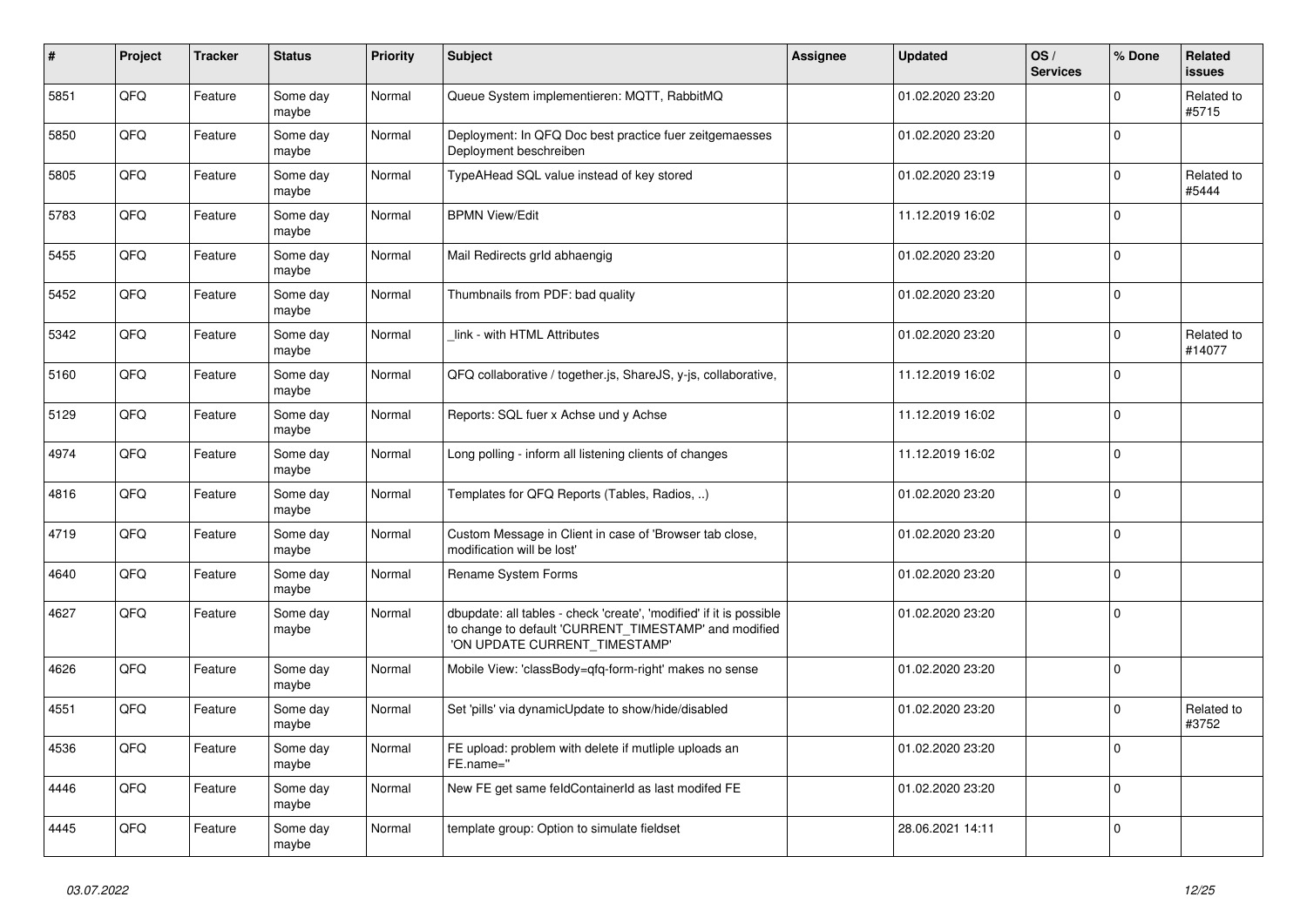| #    | Project | <b>Tracker</b> | <b>Status</b>     | <b>Priority</b> | <b>Subject</b>                                                                                                                                           | <b>Assignee</b> | <b>Updated</b>   | OS/<br><b>Services</b> | % Done         | Related<br><b>issues</b>                    |
|------|---------|----------------|-------------------|-----------------|----------------------------------------------------------------------------------------------------------------------------------------------------------|-----------------|------------------|------------------------|----------------|---------------------------------------------|
| 4444 | QFQ     | Feature        | Some day<br>maybe | Normal          | FE.type=upload: detect mime type                                                                                                                         |                 | 11.12.2019 16:02 |                        | $\Omega$       | Related to<br>#4303                         |
| 4443 | QFQ     | Feature        | Some day<br>maybe | Normal          | Form: multiple secondary tables                                                                                                                          |                 | 01.02.2020 23:20 |                        | $\overline{0}$ |                                             |
| 4442 | QFQ     | Feature        | Some day<br>maybe | Normal          | Special Column Name: _link - new symbol G (Glyph) to<br>choose any available symbol                                                                      |                 | 11.12.2019 16:02 |                        | $\mathbf 0$    |                                             |
| 4440 | QFQ     | Feature        | Some day<br>maybe | Normal          | Manual.rst: explain how to. expand PHP Session to 4h                                                                                                     |                 | 11.12.2019 16:02 |                        | $\mathbf 0$    |                                             |
| 4439 | QFQ     | Feature        | Some day<br>maybe | Normal          | Log: report all actions fired by an FE Element, incl. the<br>original directive (slaveld, sqlInsert, )                                                   |                 | 01.02.2020 23:20 |                        | $\mathbf 0$    | Related to<br>#4432,<br>Related to<br>#5458 |
| 4435 | QFQ     | Feature        | Some day<br>maybe | Normal          | Report: striptags - specify allowed tags                                                                                                                 |                 | 01.02.2020 23:20 |                        | $\Omega$       |                                             |
| 4433 | QFQ     | Feature        | Some day<br>maybe | Normal          | Log when SIP will be destroyed by QFQ for any (security)<br>reason                                                                                       |                 | 01.02.2020 23:20 |                        | $\mathbf 0$    | Related to<br>#4432,<br>Related to<br>#5458 |
| 4194 | QFQ     | Feature        | In Progress       | Normal          | Bootstrap 4 ist jetzt offiziel                                                                                                                           |                 | 03.05.2021 20:47 |                        | $\Omega$       | Related to<br>#10114                        |
| 4027 | QFQ     | Feature        | Some day<br>maybe | Normal          | Missing: orange 'check' / 'bullet'                                                                                                                       |                 | 11.12.2019 16:03 |                        | $\mathbf 0$    |                                             |
| 3880 | QFQ     | Feature        | Some day<br>maybe | Normal          | Form 'Form': anlegen einer Tabelle                                                                                                                       |                 | 14.01.2021 10:12 |                        | $\mathbf 0$    |                                             |
| 3879 | QFQ     | Feature        | Some day<br>maybe | Normal          | Form 'FormElement': Beim Feld 'name' rechts in der Notiz<br>einen Link einblenden - a) aktuelle Definition anzeigen, b)<br>Spalte in der Tabelle anlegen |                 | 11.12.2019 16:03 |                        | $\mathbf 0$    |                                             |
| 3878 | QFQ     | Feature        | Some day<br>maybe | Normal          | Form 'FormElement': Spalte 'name' typeAhead mit<br>Spaltennamen der Primarytable.                                                                        |                 | 11.12.2019 16:03 |                        | $\mathbf 0$    |                                             |
| 3646 | QFQ     | Feature        | Some day<br>maybe | Normal          | Moeglichkeit HTML Tags in Reports auszugeben (zu<br>enkodieren: htmlspecialchars)                                                                        |                 | 11.12.2019 16:02 |                        | $\Omega$       | Related to<br>#14320                        |
| 3617 | QFQ     | Feature        | Some day<br>maybe | Normal          | Load javascripts at bottom                                                                                                                               |                 | 11.12.2019 16:02 |                        | 0              |                                             |
| 3567 | QFQ     | Feature        | Some day<br>maybe | Low             | 'Save', 'Close', 'New' als FormElement                                                                                                                   |                 | 11.12.2019 16:02 |                        | 0              |                                             |
| 3495 | QFG     | Feature        | Some day<br>maybe | Normal          | Predifined Parameter werden nicht in '+' (add new record)<br>SIP gerendert.                                                                              |                 | 11.12.2019 16:02 |                        | $\mathbf 0$    |                                             |
| 2950 | QFQ     | Feature        | Some day<br>maybe | Normal          | Inhalt QFQ Records als File                                                                                                                              |                 | 11.12.2019 16:03 |                        | 0              |                                             |
| 1623 | QFQ     | Feature        | Some day<br>maybe | Normal          | RealURL                                                                                                                                                  |                 | 11.12.2019 16:03 |                        | 30             |                                             |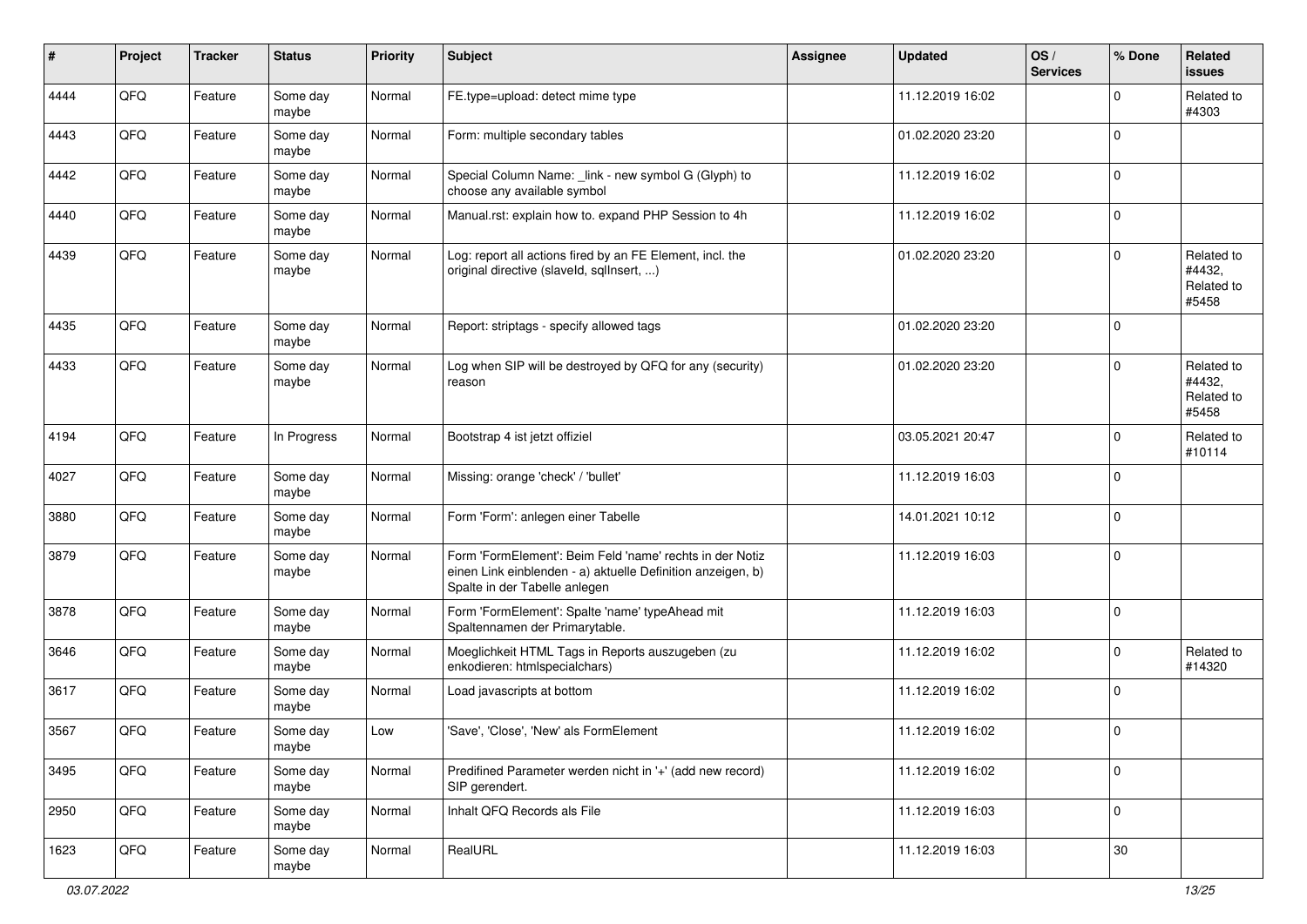| $\sharp$ | Project | <b>Tracker</b> | <b>Status</b>     | <b>Priority</b> | <b>Subject</b>                                                                                               | <b>Assignee</b> | <b>Updated</b>   | OS/<br><b>Services</b> | % Done       | Related<br><b>issues</b>                                               |
|----------|---------|----------------|-------------------|-----------------|--------------------------------------------------------------------------------------------------------------|-----------------|------------------|------------------------|--------------|------------------------------------------------------------------------|
| 1510     | QFQ     | Feature        | Some day<br>maybe | Normal          | jquery von google laden, falls das nicht geht lokal                                                          |                 | 11.12.2019 16:03 |                        | $\Omega$     |                                                                        |
| 1253     | QFQ     | Feature        | Some day<br>maybe | Normal          | QF: Colorpicker                                                                                              |                 | 11.12.2019 16:03 |                        | l 0          |                                                                        |
| 1251     | QFQ     | Feature        | Some day<br>maybe | Normal          | QF: Combo                                                                                                    |                 | 11.12.2019 16:03 |                        | $\Omega$     |                                                                        |
| 1234     | QFQ     | Feature        | Some day<br>maybe | Normal          | QF: Record numbering: Im Grid soll in Spalte 1 optional die<br>laufende Nummer der Records angezeigt werden. |                 | 01.02.2020 23:20 |                        | $\mathbf 0$  |                                                                        |
| 955      | QFQ     | Feature        | Some day<br>maybe | Normal          | QF: Notizen vor/nach dem Form                                                                                |                 | 01.02.2020 23:20 |                        | l 0          |                                                                        |
| 880      | QFQ     | Feature        | Some day<br>maybe | Urgent          | Security: PHP, SQL Injection, XSS                                                                            |                 | 03.05.2021 21:14 |                        | $\Omega$     | Related to<br>#14320                                                   |
| 14185    | QFQ     | Feature        | New               | Normal          | External/Autocron.php - better suitable directory                                                            | Support: System | 28.05.2022 11:03 |                        | $\mathbf 0$  |                                                                        |
| 12556    | QFQ     | Feature        | New               | Normal          | Pills Title: colored = static or dynamic on allrequiredgiven                                                 | Benjamin Baer   | 19.03.2022 17:49 |                        | $\mathbf 0$  |                                                                        |
| 12490    | QFQ     | Feature        | <b>New</b>        | Normal          | Loading Plugins in QFQ - see what tinymce does. (lazy<br>loading)                                            | Benjamin Baer   | 08.06.2022 10:37 |                        | $\Omega$     | Related to<br>#12611,<br>Related to<br>#10013,<br>Related to<br>#7732  |
| 12476    | QFQ     | Feature        | New               | Normal          | clearMe: a) should trigger 'dirty', b) sticky on textarea resize                                             | Benjamin Baer   | 04.01.2022 08:40 |                        | $\Omega$     | Related to<br>#9528                                                    |
| 10003    | QFQ     | Feature        | Priorize          | Normal          | fieldset: stronger visualize group                                                                           | Benjamin Baer   | 12.02.2020 08:13 |                        | $\mathbf 0$  |                                                                        |
| 9548     | QFQ     | Feature        | Feedback          | High            | FormElement: Pattern mismatch - optional report only on<br>focus lost                                        | Benjamin Baer   | 03.05.2021 21:14 |                        | $\Omega$     |                                                                        |
| 9135     | QFQ     | Feature        | Priorize          | Normal          | Progress Bar generic / replace old hourglass download<br>popup                                               | Benjamin Baer   | 03.01.2022 07:43 |                        | $\Omega$     |                                                                        |
| 9130     | QFQ     | Feature        | Some day<br>maybe | Normal          | tablesorter: Automatic Row numbering / Zeilenummer                                                           | Benjamin Baer   | 01.02.2020 23:22 |                        | $\mathbf{0}$ |                                                                        |
| 8522     | QFQ     | Feature        | Some day<br>maybe | Normal          | build QFQ - npm warnings                                                                                     | Benjamin Baer   | 01.02.2020 23:19 |                        | 50           |                                                                        |
| 7965     | QFQ     | Feature        | Priorize          | Normal          | Input type 'text' with visual format - currency                                                              | Benjamin Baer   | 03.01.2022 07:45 |                        | $\mathbf 0$  |                                                                        |
| 7732     | QFQ     | Feature        | Some day<br>maybe | Normal          | Javascript: Lazy Loading der add on libs                                                                     | Benjamin Baer   | 08.06.2022 10:38 |                        | $\Omega$     | Related to<br>#12611,<br>Related to<br>#12490,<br>Related to<br>#10013 |
| 7730     | QFQ     | Feature        | Priorize          | Normal          | SELECT Box: title in between                                                                                 | Benjamin Baer   | 01.02.2020 23:22 |                        | $\mathbf 0$  |                                                                        |
| 7602     | QFQ     | Feature        | ToDo              | High            | Multi Select: with checkboxes                                                                                | Benjamin Baer   | 22.03.2022 09:07 |                        | 0            |                                                                        |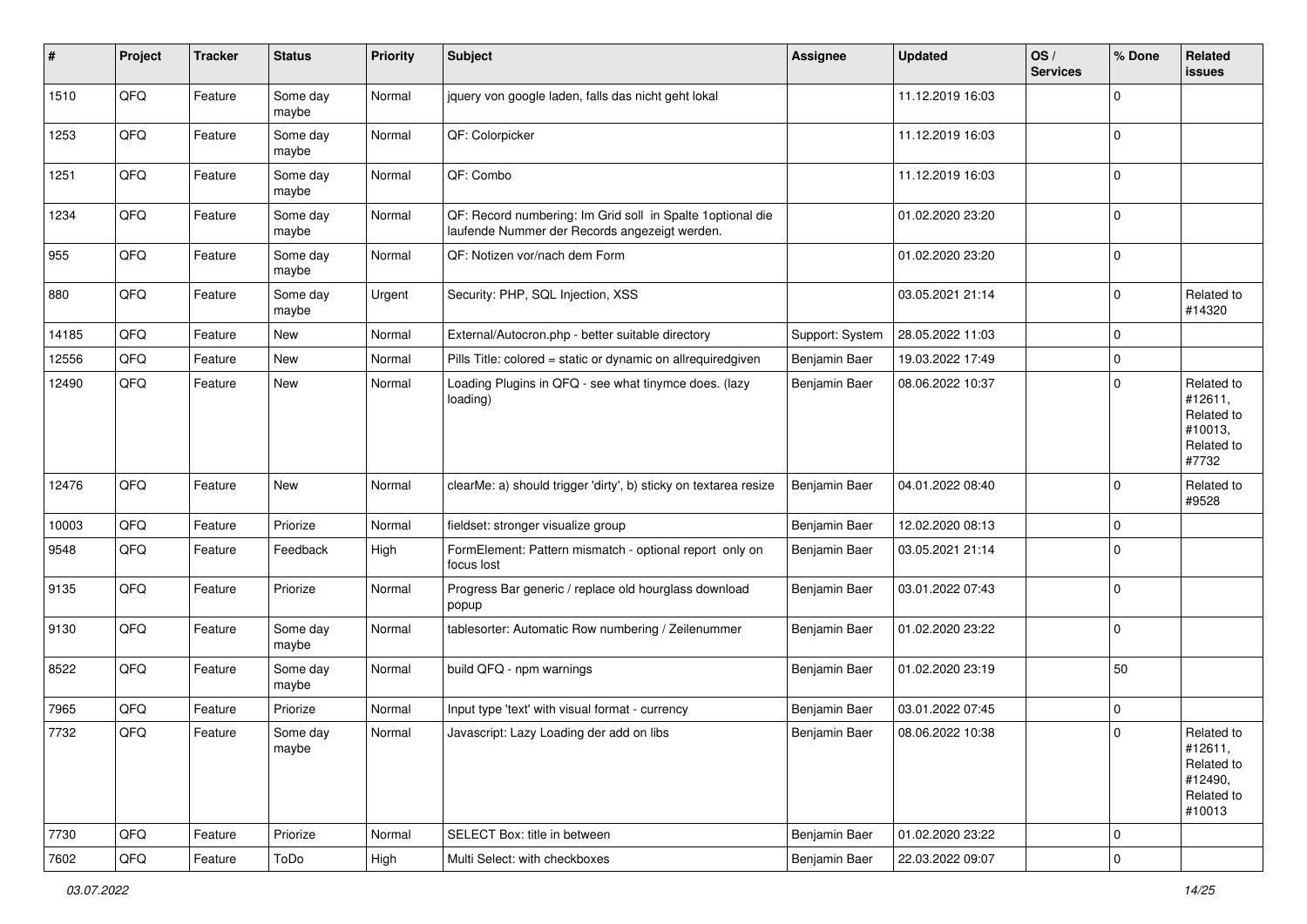| $\vert$ # | Project | <b>Tracker</b> | <b>Status</b>              | <b>Priority</b> | Subject                                                                       | Assignee      | <b>Updated</b>   | OS/<br><b>Services</b> | % Done      | Related<br><b>issues</b>                                               |
|-----------|---------|----------------|----------------------------|-----------------|-------------------------------------------------------------------------------|---------------|------------------|------------------------|-------------|------------------------------------------------------------------------|
| 6972      | QFQ     | Feature        | Some day<br>maybe          | Normal          | Fabric Clipboard / cross browser tab                                          | Benjamin Baer | 01.02.2020 23:21 |                        | $\Omega$    |                                                                        |
| 6970      | QFQ     | Feature        | Some day<br>maybe          | Normal          | tablesorter: default fuer 'sortReset' aendern von 'Ctrl' zu 'Alt'             | Benjamin Baer | 01.02.2020 23:21 |                        | $\mathbf 0$ |                                                                        |
| 6870      | QFQ     | Feature        | Priorize                   | Normal          | Click on '_link' triggers an API call                                         | Benjamin Baer | 03.01.2022 08:25 |                        | $\mathbf 0$ |                                                                        |
| 6801      | QFQ     | Feature        | Priorize                   | Normal          | Fabric: Maximize / Fulllscreen                                                | Benjamin Baer | 21.03.2022 09:56 |                        | $\mathbf 0$ |                                                                        |
| 6224      | QFQ     | Feature        | Priorize                   | Normal          | Dynamic update: fade in/out fields                                            | Benjamin Baer | 21.03.2022 09:50 |                        | $\mathbf 0$ |                                                                        |
| 5562      | QFQ     | Feature        | Priorize                   | Normal          | Drag'n'Drop fuer Uploads                                                      | Benjamin Baer | 21.03.2022 09:52 |                        | $\mathbf 0$ | Related to<br>#9706                                                    |
| 5389      | QFQ     | Feature        | Some day<br>maybe          | Normal          | QFQ Design: Multline label / note                                             | Benjamin Baer | 01.02.2020 23:19 |                        | $\mathbf 0$ |                                                                        |
| 5366      | QFQ     | Feature        | Priorize                   | Normal          | Saving with keyboard shortcuts                                                | Benjamin Baer | 21.03.2022 09:47 |                        | $\pmb{0}$   |                                                                        |
| 5024      | QFQ     | Feature        | Some day<br>maybe          | Normal          | Fabric: Generate PDF with edits                                               | Benjamin Baer | 01.02.2020 23:20 |                        | $\mathbf 0$ | Related to<br>#10704                                                   |
| 4420      | QFQ     | Feature        | Some day<br>maybe          | Normal          | Client: Local Storage - store the changes of a form, local in<br>the browser. | Benjamin Baer | 11.12.2019 16:02 |                        | 0           |                                                                        |
| 3692      | QFQ     | Feature        | Some day<br>maybe          | Normal          | QFQ Webseite                                                                  | Benjamin Baer | 11.12.2019 16:02 |                        | $\mathbf 0$ | Related to<br>#5033                                                    |
| 3415      | QFQ     | Feature        | Some day<br>maybe          | Normal          | FE Login Box Templatefile                                                     | Benjamin Baer | 11.12.2019 16:02 |                        | 0           |                                                                        |
| 14371     | QFQ     | Feature        | Priorize                   | Normal          | LDAP via REPORT                                                               | Carsten Rose  | 19.06.2022 16:37 |                        | $\pmb{0}$   |                                                                        |
| 14290     | QFQ     | Feature        | Priorize                   | Normal          | FormEditor: Show Table Definition                                             | Carsten Rose  | 19.06.2022 16:37 |                        | $\pmb{0}$   |                                                                        |
| 14187     | QFQ     | Feature        | New                        | High            | qfq.log: show current URL                                                     | Carsten Rose  | 28.05.2022 11:02 |                        | $\mathbf 0$ | Related to<br>#13933,<br>Related to<br>#12532,<br>Related to<br>#11893 |
| 14090     | QFQ     | Feature        | <b>New</b>                 | Normal          | Nützliche _script funktionen                                                  | Carsten Rose  | 28.05.2022 11:03 |                        | $\mathbf 0$ |                                                                        |
| 13843     | QFQ     | Feature        | New                        | Normal          | Create JWT via QFQ                                                            | Carsten Rose  | 19.03.2022 17:42 |                        | $\mathbf 0$ |                                                                        |
| 13841     | QFQ     | Feature        | New                        | Normal          | Create PDF via iText - evaluate                                               | Carsten Rose  | 19.03.2022 17:42 |                        | $\mathbf 0$ |                                                                        |
| 13700     | QFQ     | Feature        | New                        | Normal          | Redesign gfg.io Seite                                                         | Carsten Rose  | 19.03.2022 17:43 |                        | $\pmb{0}$   |                                                                        |
| 13566     | QFQ     | Feature        | Ready to sync<br>(develop) | Normal          | Delete config-example.gfg.php file                                            | Carsten Rose  | 23.12.2021 09:25 |                        | $\mathbf 0$ |                                                                        |
| 13467     | QFQ     | Feature        | New                        | Normal          | ChangeLog Generator                                                           | Carsten Rose  | 19.03.2022 17:46 |                        | $\Omega$    | Related to<br>#11460                                                   |
| 13354     | QFQ     | Feature        | <b>New</b>                 | Normal          | Using Websocket in QFQ                                                        | Carsten Rose  | 10.11.2021 15:47 |                        | $\mathbf 0$ |                                                                        |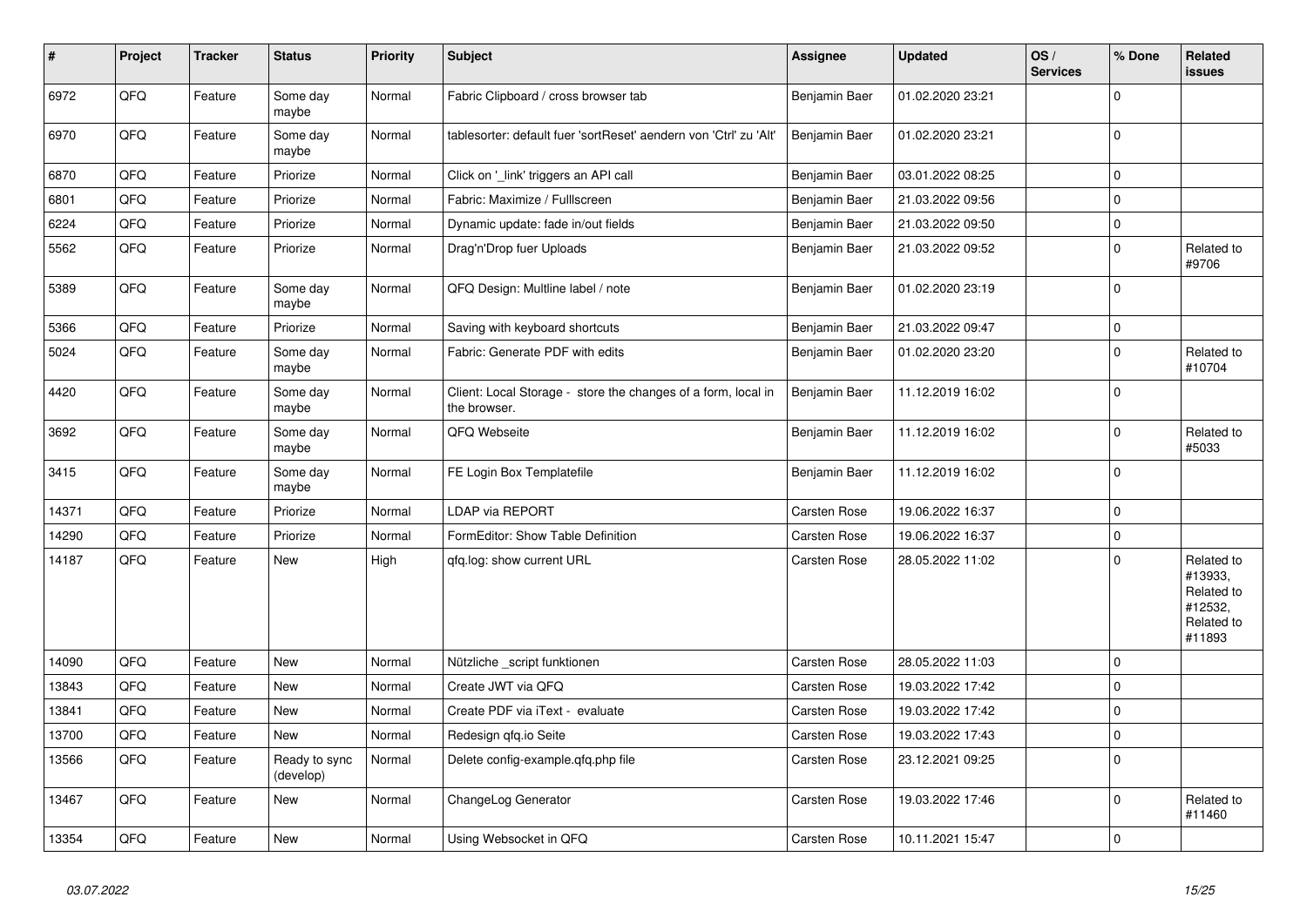| #     | Project | <b>Tracker</b> | <b>Status</b>     | <b>Priority</b> | <b>Subject</b>                                                                                                                        | <b>Assignee</b>     | <b>Updated</b>   | OS/<br><b>Services</b> | % Done      | Related<br><b>issues</b>                                               |
|-------|---------|----------------|-------------------|-----------------|---------------------------------------------------------------------------------------------------------------------------------------|---------------------|------------------|------------------------|-------------|------------------------------------------------------------------------|
| 13330 | QFQ     | Feature        | In Progress       | Normal          | Multi Form: Upload                                                                                                                    | Carsten Rose        | 07.11.2021 12:40 |                        | 50          | Related to<br>#9706                                                    |
| 12679 | QFQ     | Feature        | <b>New</b>        | Normal          | tablesorter: custom column width                                                                                                      | Carsten Rose        | 16.06.2021 11:10 |                        | $\pmb{0}$   |                                                                        |
| 12664 | QFQ     | Feature        | <b>New</b>        | Normal          | TinyMCE: report/remove malicous HTML/JS Code                                                                                          | Carsten Rose        | 19.03.2022 17:47 |                        | $\Omega$    | Related to<br>#14320                                                   |
| 12632 | QFQ     | Feature        | <b>New</b>        | Normal          | TinyMCE: Prepare CSS classes for images                                                                                               | Carsten Rose        | 04.06.2021 14:35 |                        | 100         | Blocked by<br>#12186                                                   |
| 12611 | QFQ     | Feature        | Some day<br>maybe | Normal          | Refactoring: Bootstrap with Lazy Loading                                                                                              | Carsten Rose        | 08.06.2022 10:37 |                        | $\Omega$    | Related to<br>#12490,<br>Related to<br>#10013,<br>Related to<br>#7732  |
| 12603 | QFQ     | Feature        | <b>New</b>        | Normal          | Dropdown (Select), Radio, checkbox:<br>itemListAlways={{!SELECT key, value}}                                                          | Carsten Rose        | 19.03.2022 17:47 |                        | $\Omega$    |                                                                        |
| 12584 | QFQ     | Feature        | Feedback          | Normal          | T3 v10 migration script: replace alias-patterns (v11)                                                                                 | Carsten Rose        | 28.05.2022 11:12 |                        | 100         |                                                                        |
| 12544 | QFQ     | Feature        | <b>New</b>        | High            | a) ' AS _link' new also as ' AS _format', b) sortierung via<br>'display: none;', c) ' format' benoeitgt nicht zwingend<br>u/U/p/m/z/d | <b>Carsten Rose</b> | 14.12.2021 16:03 |                        | $\Omega$    |                                                                        |
| 12532 | QFQ     | Feature        | <b>New</b>        | High            | SIP-Parameter bei Seitenaufruf in Browser-Console<br>anzeigen                                                                         | Carsten Rose        | 07.12.2021 17:19 |                        | $\Omega$    | Related to<br>#11893,<br>Related to<br>#14187                          |
| 12504 | QFQ     | Feature        | Priorize          | Normal          | sql.log: report fe.id                                                                                                                 | <b>Carsten Rose</b> | 05.05.2021 22:09 |                        | $\mathbf 0$ |                                                                        |
| 12503 | QFQ     | Feature        | Priorize          | Normal          | Detect dangerous UPDATE statement with missing WHERE                                                                                  | <b>Carsten Rose</b> | 05.05.2021 22:09 |                        | $\Omega$    |                                                                        |
| 12480 | QFQ     | Feature        | <b>New</b>        | Normal          | If QFQ upgrade is running, block further request                                                                                      | Carsten Rose        | 03.05.2021 20:45 |                        | $\Omega$    |                                                                        |
| 12477 | QFQ     | Feature        | New               | Normal          | Support for refactoring: Form, FormElement, diverse<br>Tabellen/Spalten, tt-content Records                                           | Carsten Rose        | 03.05.2021 20:45 |                        | $\Omega$    |                                                                        |
| 12474 | QFQ     | Feature        | <b>New</b>        | Normal          | Check BaseConfigURL if it is given and the the last char is '/'                                                                       | Carsten Rose        | 03.05.2021 20:45 |                        | $\Omega$    |                                                                        |
| 12465 | QFQ     | Feature        | <b>New</b>        | Normal          | QFQ Function: use in FE to fill StoreRecord                                                                                           | Carsten Rose        | 05.05.2021 21:58 |                        | $\pmb{0}$   |                                                                        |
| 12452 | QFQ     | Feature        | Priorize          | Normal          | BaseURL: alsways with '/' at the end                                                                                                  | Carsten Rose        | 19.06.2022 13:45 |                        | $\Omega$    | Related to<br>#10782                                                   |
| 12440 | QFQ     | Feature        | In Progress       | Normal          | Typo3 V10 upgrade (durchfuehren und testen)                                                                                           | Carsten Rose        | 21.03.2022 09:53 |                        | 50          | Related to<br>#12357,<br>Related to<br>#12067,<br>Related to<br>#10661 |
| 12439 | QFQ     | Feature        | In Progress       | Normal          | TinyMCE Paste from Word & Character Count/Limit                                                                                       | <b>Carsten Rose</b> | 05.05.2021 22:15 |                        | $\Omega$    |                                                                        |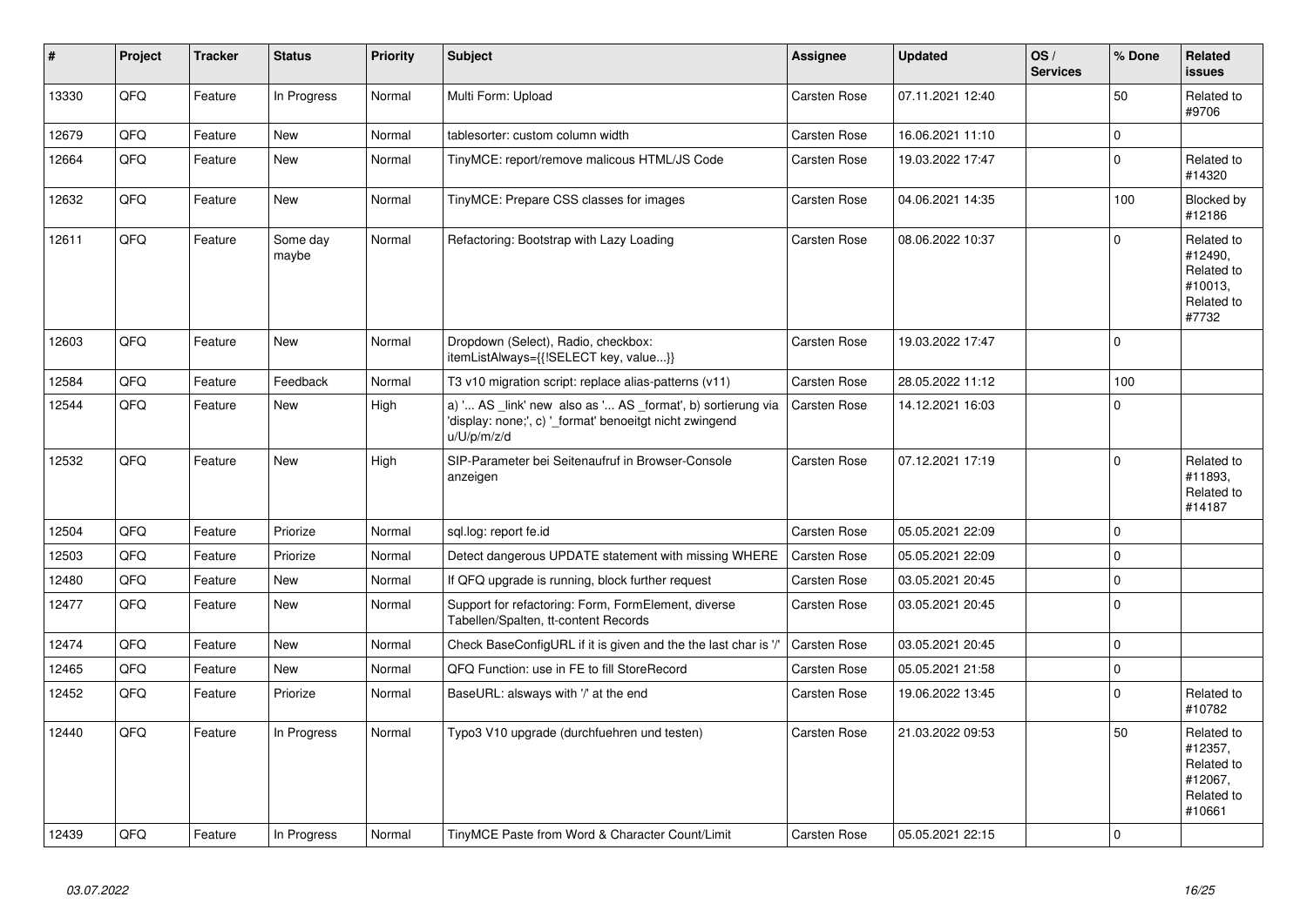| ∦     | Project | <b>Tracker</b> | <b>Status</b>     | <b>Priority</b> | <b>Subject</b>                                                                                                 | <b>Assignee</b>                                        | <b>Updated</b>   | OS/<br><b>Services</b> | % Done      | Related<br><b>issues</b>                      |                      |
|-------|---------|----------------|-------------------|-----------------|----------------------------------------------------------------------------------------------------------------|--------------------------------------------------------|------------------|------------------------|-------------|-----------------------------------------------|----------------------|
| 12413 | QFQ     | Feature        | <b>New</b>        | Normal          | STORE_TYPO3: enhance for {{be_users.email:T}},<br>{{fe users.email:T}}                                         | Carsten Rose                                           | 03.05.2021 20:45 |                        | $\Omega$    | Related to<br>#12412,<br>Related to<br>#10012 |                      |
| 12412 | QFQ     | Feature        | <b>New</b>        | Normal          | Action/Escape qualifier 'e' (empty), '0': if given, an empty<br>string (or '0') will be treated as 'not found' | Carsten Rose                                           | 08.05.2021 09:40 |                        | $\Omega$    | Related to<br>#12413.<br>Related to<br>#10012 |                      |
| 12400 | QFQ     | Feature        | <b>New</b>        | Normal          | Tutorial ist in QFQ Doku, Wird in der Suche gefunden, es<br>gibt aber kein Menupunkt - Inhalt ueberpruefen     | Carsten Rose                                           | 03.05.2021 20:45 |                        | $\Omega$    |                                               |                      |
| 12337 | QFQ     | Feature        | Some day<br>maybe | Normal          | Database.php: better caching                                                                                   | Carsten Rose                                           | 16.09.2021 15:10 |                        | $\Omega$    |                                               |                      |
| 12330 | QFQ     | Feature        | <b>New</b>        | Normal          | Copy to input field / text area / TinyMCE                                                                      | Carsten Rose                                           | 07.04.2021 09:01 |                        | $\Omega$    |                                               |                      |
| 12315 | QFQ     | Feature        | Some day<br>maybe | Normal          | Form History (Diffs) / Backups                                                                                 | Carsten Rose                                           | 16.09.2021 15:10 |                        | $\Omega$    |                                               |                      |
| 12269 | QFQ     | Feature        | <b>New</b>        | Normal          | 2FA - Login                                                                                                    | Carsten Rose                                           | 03.05.2021 20:45 |                        | $\mathbf 0$ |                                               |                      |
| 12186 | QFQ     | Feature        | <b>New</b>        | High            | TinyMCE Config für Objekte                                                                                     | Carsten Rose                                           | 07.12.2021 17:19 |                        | $\mathbf 0$ | <b>Blocks</b><br>#12632                       |                      |
| 12163 | QFQ     | Feature        | <b>New</b>        | Normal          | Checkbox: table wrap                                                                                           | Carsten Rose                                           | 03.05.2021 20:51 |                        | $\Omega$    |                                               |                      |
| 12162 | QFQ     | Feature        | <b>New</b>        | Normal          | FE.type=sendmail: personalized mailing (several mails) via<br>template                                         | Carsten Rose                                           | 03.05.2021 20:45 |                        | $\Omega$    |                                               |                      |
| 12146 | QFQ     | Feature        | <b>New</b>        | Normal          | Autocron Job: Anzeigen wann der naechste Job ausgefuehrt<br>wird, resp das er nicht ausgefuehrt wird           | Carsten Rose                                           | 15.03.2021 15:23 |                        | $\Omega$    |                                               |                      |
| 12119 | QFQ     | Feature        | <b>New</b>        | Normal          | AS paged: error message missing if there ist no 'r' argument.                                                  | Carsten Rose                                           | 03.05.2021 20:51 |                        | $\mathbf 0$ |                                               |                      |
| 12109 | QFQ     | Feature        | <b>New</b>        | Normal          | Donwload Link: Plain, SIP, Persistent Link, Peristent SIP -<br>new notation                                    | Carsten Rose                                           | 03.05.2021 20:45 |                        | $\Omega$    | Related to<br>#12085                          |                      |
| 12024 | QFQ     | Feature        | <b>New</b>        | Normal          | Excel Export: text columns by default decode<br>htmlspeciachar()                                               | Carsten Rose                                           | 17.02.2021 23:55 |                        | $\Omega$    | Related to<br>#12022                          |                      |
| 12023 | QFQ     | Feature        | <b>New</b>        | Normal          | MySQL Stored Precdure: QDECODESPECIALCHAR()                                                                    | Carsten Rose                                           | 16.02.2021 11:16 |                        | $\Omega$    | Related to<br>#12022                          |                      |
| 11980 | QFQ     | Feature        | In Progress       | Normal          | protected verzeichnis MUSS geschützt werden                                                                    | Carsten Rose                                           | 07.09.2021 13:30 |                        | $\mathbf 0$ |                                               |                      |
| 11955 | QFQ     | Feature        | <b>New</b>        | Normal          | subrecord: new title option to set <th> attributes - e.g. to<br/>customize tablesorter options.</th>           | attributes - e.g. to<br>customize tablesorter options. | Carsten Rose     | 03.05.2021 20:47       |             | $\Omega$                                      | Related to<br>#11775 |
| 11893 | QFQ     | Feature        | <b>New</b>        | High            | Broken SIP: a) only report one time, b) only report in main<br>column                                          | Carsten Rose                                           | 12.05.2021 12:13 |                        | $\Omega$    | Related to<br>#12532,<br>Related to<br>#14187 |                      |
| 11775 | QFQ     | Feature        | <b>New</b>        | Normal          | Subrecord Tooltip pro Feld                                                                                     | <b>Carsten Rose</b>                                    | 18.12.2020 15:22 |                        | $\Omega$    | Related to<br>#11955                          |                      |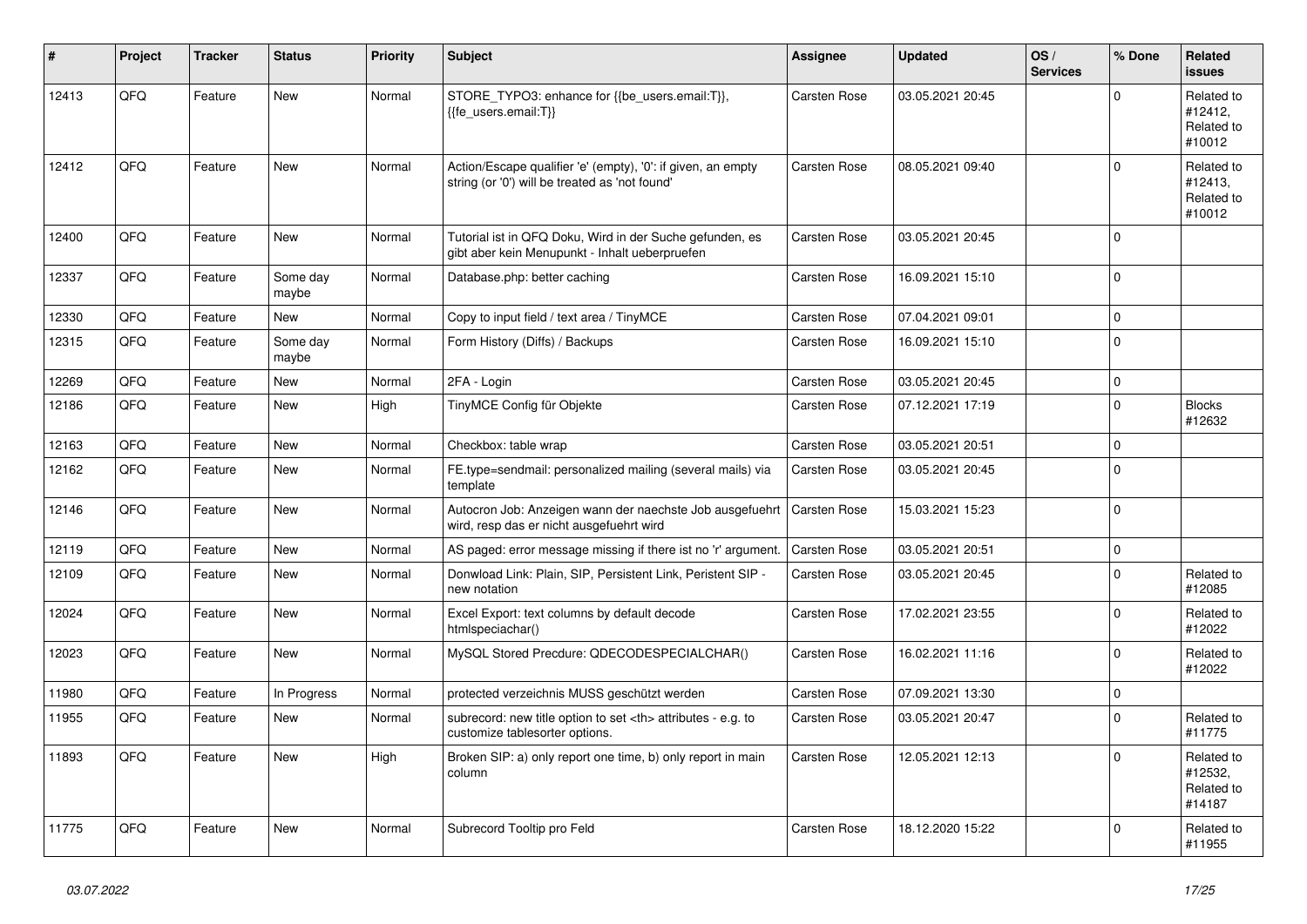| #     | Project | <b>Tracker</b> | <b>Status</b>     | <b>Priority</b> | Subject                                                              | <b>Assignee</b>     | <b>Updated</b>   | OS/<br><b>Services</b> | % Done      | Related<br><b>issues</b>                     |
|-------|---------|----------------|-------------------|-----------------|----------------------------------------------------------------------|---------------------|------------------|------------------------|-------------|----------------------------------------------|
| 11747 | QFQ     | Feature        | New               | Normal          | Maintenance Page with Redirect                                       | Carsten Rose        | 03.05.2021 20:47 |                        | $\Omega$    | Related to<br>#11741                         |
| 11702 | QFQ     | Feature        | New               | Normal          | HTML Special Char makes no sense for 'allbut' if '&' is<br>forbidden | Carsten Rose        | 07.12.2021 16:35 |                        | $\mathbf 0$ | Related to<br>#5112,<br>Related to<br>#14320 |
| 11523 | QFQ     | Feature        | New               | Normal          | Mit dynamic Update erkennen, ob Upload gemacht wurde                 | <b>Carsten Rose</b> | 13.11.2020 15:07 |                        | $\mathbf 0$ | Related to<br>#9533                          |
| 11516 | QFQ     | Feature        | <b>New</b>        | Normal          | Multi Page Form (Previous/Next Buttons)                              | <b>Carsten Rose</b> | 16.03.2021 17:52 |                        | $\mathbf 0$ |                                              |
| 11504 | QFQ     | Feature        | New               | Normal          | Dynamic Update: Button text update for 'Save',' Close' &<br>'Delete' | Carsten Rose        | 12.11.2020 23:44 |                        | $\mathbf 0$ |                                              |
| 11460 | QFQ     | Feature        | New               | Normal          | Easier creation of changelog: gitchangelog                           | <b>Carsten Rose</b> | 12.06.2021 10:20 |                        | $\mathbf 0$ | Related to<br>#13467                         |
| 11323 | QFQ     | Feature        | Some day<br>maybe | Normal          | Report Frontend Editor Modal + Codemirror                            | Carsten Rose        | 16.09.2021 15:10 |                        | $\mathbf 0$ | Related to<br>#11036                         |
| 11322 | QFQ     | Feature        | Some day<br>maybe | Normal          | Form Element JSON - (multiline parameter field)                      | <b>Carsten Rose</b> | 16.09.2021 15:10 |                        | $\mathbf 0$ |                                              |
| 11320 | QFQ     | Feature        | Priorize          | Normal          | Typo3 Version 10 support                                             | <b>Carsten Rose</b> | 05.05.2021 22:09 |                        | $\mathbf 0$ |                                              |
| 11217 | QFQ     | Feature        | Some day<br>maybe | Normal          | <b>Extend Script Functionality</b>                                   | Carsten Rose        | 16.09.2021 15:10 |                        | $\mathbf 0$ |                                              |
| 11080 | QFQ     | Feature        | New               | Normal          | Send MQTT messages                                                   | <b>Carsten Rose</b> | 29.08.2020 19:49 |                        | $\mathbf 0$ |                                              |
| 11076 | QFQ     | Feature        | In Progress       | Normal          | SELECT  AS _websocket                                                | <b>Carsten Rose</b> | 30.08.2020 17:49 |                        | $\mathbf 0$ |                                              |
| 11036 | QFQ     | Feature        | Some day<br>maybe | Normal          | inline report editor permissions                                     | Carsten Rose        | 16.09.2021 15:09 |                        | $\mathbf 0$ | Related to<br>#11323                         |
| 10996 | QFQ     | Feature        | New               | Normal          | Download video via sip: no seek                                      | Carsten Rose        | 12.08.2020 14:18 |                        | $\mathbf 0$ |                                              |
| 10979 | QFQ     | Feature        | New               | Normal          | Ajax Calls an API - dataReport                                       | <b>Carsten Rose</b> | 11.05.2022 12:15 |                        | $\mathbf 0$ |                                              |
| 10976 | QFQ     | Feature        | New               | Normal          | Excel Export Verbesserungen                                          | Carsten Rose        | 06.08.2020 10:56 |                        | $\mathbf 0$ |                                              |
| 10819 | QFQ     | Feature        | New               | Normal          | Persistent SIP - second try                                          | Carsten Rose        | 29.06.2020 23:02 |                        | $\mathbf 0$ | Related to<br>#6261                          |
| 10793 | QFQ     | Feature        | In Progress       | Normal          | Update NPM Packages                                                  | <b>Carsten Rose</b> | 07.09.2021 13:25 |                        | 30          |                                              |
| 10745 | QFQ     | Feature        | Some day<br>maybe | Normal          | <b>Tablesorter Excel Export</b>                                      | Carsten Rose        | 16.09.2021 15:09 |                        | $\mathbf 0$ |                                              |
| 10716 | QFQ     | Feature        | Some day<br>maybe | Normal          | Business Logic mit Externen Skripten                                 | Carsten Rose        | 16.09.2021 15:10 |                        | $\mathbf 0$ | Related to<br>#10713,<br>Related to<br>#8217 |
| 10714 | QFG     | Feature        | New               | Normal          | multi Table Form                                                     | Carsten Rose        | 16.03.2021 18:44 |                        | $\mathbf 0$ |                                              |
| 10593 | QFQ     | Feature        | New               | Normal          | label2: text behind input element                                    | Carsten Rose        | 16.05.2020 10:57 |                        | $\pmb{0}$   |                                              |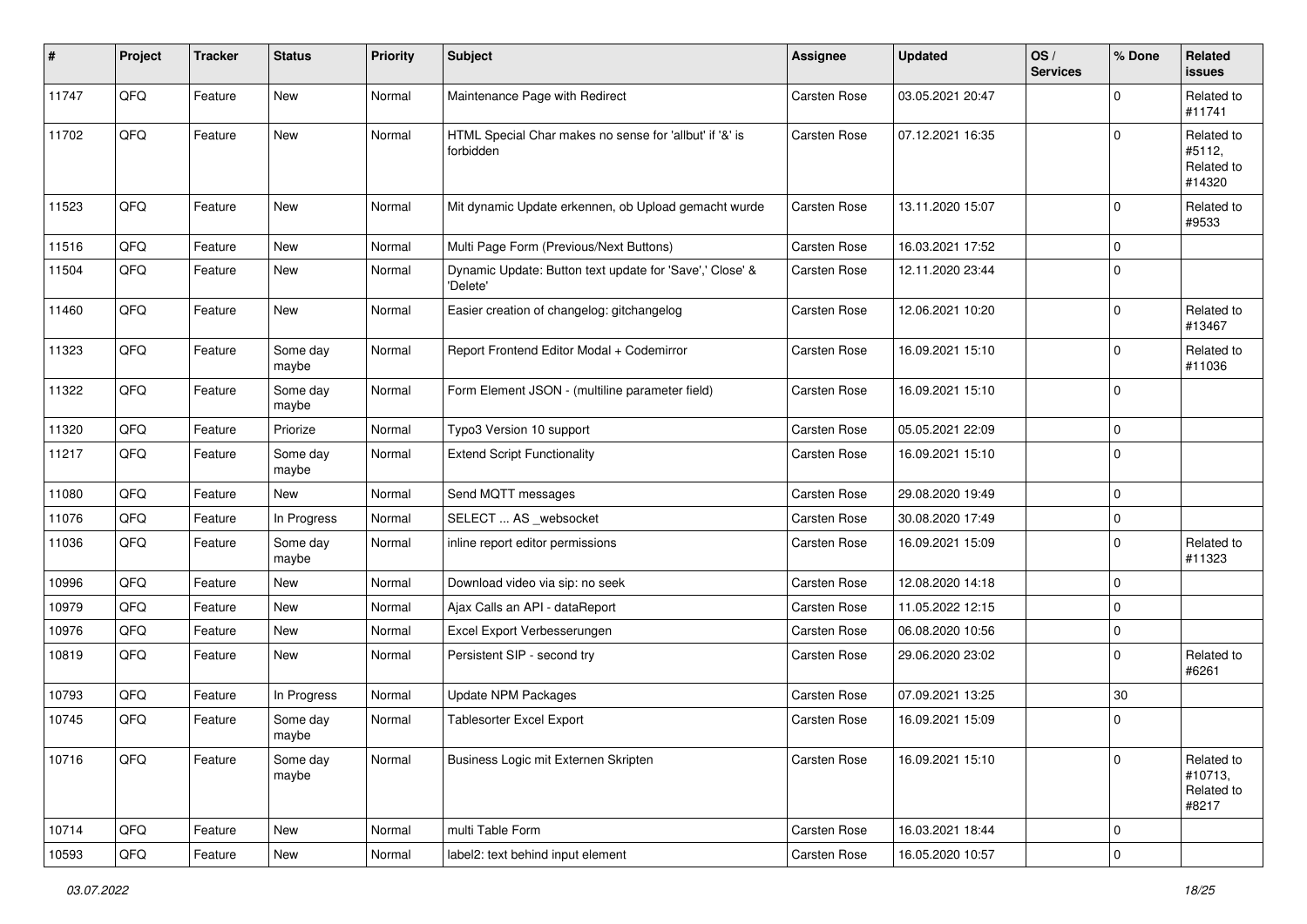| #     | Project | <b>Tracker</b> | <b>Status</b>     | <b>Priority</b> | <b>Subject</b>                                                                                                                        | <b>Assignee</b> | <b>Updated</b>   | OS/<br><b>Services</b> | % Done      | Related<br>issues                                                      |
|-------|---------|----------------|-------------------|-----------------|---------------------------------------------------------------------------------------------------------------------------------------|-----------------|------------------|------------------------|-------------|------------------------------------------------------------------------|
| 10443 | QFQ     | Feature        | In Progress       | Normal          | Konzept_api / _live                                                                                                                   | Carsten Rose    | 07.05.2020 09:39 |                        | $\Omega$    |                                                                        |
| 10119 | QFQ     | Feature        | New               | Normal          | Dropdown (selectlist) & TypeAhead: format and catagorize<br>list                                                                      | Carsten Rose    | 07.05.2020 09:36 |                        | $\Omega$    |                                                                        |
| 10116 | QFQ     | Feature        | Some day<br>maybe | Normal          | TypeAhead: Tag - show inside 'input' element                                                                                          | Carsten Rose    | 16.09.2021 15:09 |                        | $\mathbf 0$ |                                                                        |
| 10115 | QFQ     | Feature        | New               | Normal          | TypeAhead: static list                                                                                                                | Carsten Rose    | 26.02.2020 16:42 |                        | 100         |                                                                        |
| 10095 | QFQ     | Feature        | Some day<br>maybe | Normal          | Generic Gitlab Integration into QFQ                                                                                                   | Carsten Rose    | 16.09.2021 15:10 |                        | $\mathbf 0$ |                                                                        |
| 10080 | QFQ     | Feature        | New               | Normal          | Popup on 'save' / 'close': configure dialog (answer<br>yes/no/cancle/)                                                                | Carsten Rose    | 28.03.2021 20:52 |                        | $\Omega$    | Is duplicate<br>of #12262                                              |
| 10015 | QFQ     | Feature        | Priorize          | Normal          | Monospace in Textarea                                                                                                                 | Carsten Rose    | 03.02.2020 13:40 |                        | $\mathbf 0$ |                                                                        |
| 10014 | QFQ     | Feature        | New               | Normal          | Manual.rst: describe behaviour and process order of<br>fillStoreVar, slaveId, sqlBefore,                                              | Carsten Rose    | 01.02.2020 22:31 |                        | $\Omega$    |                                                                        |
| 10013 | QFQ     | Feature        | Some day<br>maybe | Normal          | FE.typ=editor: CodeMirror                                                                                                             | Carsten Rose    | 08.06.2022 10:37 |                        | $\mathbf 0$ | Related to<br>#12611,<br>Related to<br>#12490,<br>Related to<br>#7732  |
| 10012 | QFQ     | Feature        | Priorize          | Normal          | redirectAllMailTo: {{beEmail:T}}                                                                                                      | Carsten Rose    | 08.05.2021 09:54 |                        | $\Omega$    | Related to<br>#12412,<br>Related to<br>#12413,<br>Related to<br>#10011 |
| 10011 | QFQ     | Feature        | Priorize          | Normal          | Offer new STORE_TYPO3 Variable 'beUser', 'beEmail'                                                                                    | Carsten Rose    | 08.05.2021 09:51 |                        | $\Omega$    | Related to<br>#10012,<br>Related to<br>#12511                          |
| 10005 | QFQ     | Feature        | Priorize          | Normal          | Report / special column name:  AS _calendar                                                                                           | Carsten Rose    | 03.06.2020 17:28 |                        | $\mathbf 0$ |                                                                        |
| 9983  | QFQ     | Feature        | New               | Normal          | Report Notation: new keyword 'range'                                                                                                  | Carsten Rose    | 01.02.2020 15:55 |                        | $\mathbf 0$ |                                                                        |
| 9968  | QFQ     | Feature        | Priorize          | Normal          | Tooltip in Links for Developer                                                                                                        | Carsten Rose    | 01.02.2020 23:17 |                        | $\mathbf 0$ |                                                                        |
| 9928  | QFQ     | Feature        | Priorize          | Normal          | SpecialColumnName: a) Deprecated: ' AS "_+tag " ', b)<br>New: ' AS "_ <tag1><tag2>"</tag2></tag1>                                     | Carsten Rose    | 01.02.2020 23:17 |                        | $\Omega$    | Related to<br>#9929                                                    |
| 9927  | QFQ     | Feature        | New               | Normal          | QFQ Update: a) Update nur machen wenn BE User<br>eingeloggt ist., b) Bei Fehler genaue Meldung welcher<br>Updateschritt Probleme hat. | Carsten Rose    | 22.01.2020 12:59 |                        | $\mathbf 0$ |                                                                        |
| 9900  | QFQ     | Feature        | Priorize          | Normal          | Generic API Call: tt-content record >> JSON                                                                                           | Carsten Rose    | 01.02.2020 10:13 |                        | $\mathbf 0$ |                                                                        |
| 9811  | QFQ     | Feature        | New               | Normal          | Report: tag every n'th row                                                                                                            | Carsten Rose    | 01.02.2020 23:22 |                        | $\Omega$    |                                                                        |
| 9781  | QFQ     | Feature        | New               | Normal          | Button: CSS class to make buttons smaller                                                                                             | Carsten Rose    | 01.02.2020 23:22 |                        | $\mathbf 0$ |                                                                        |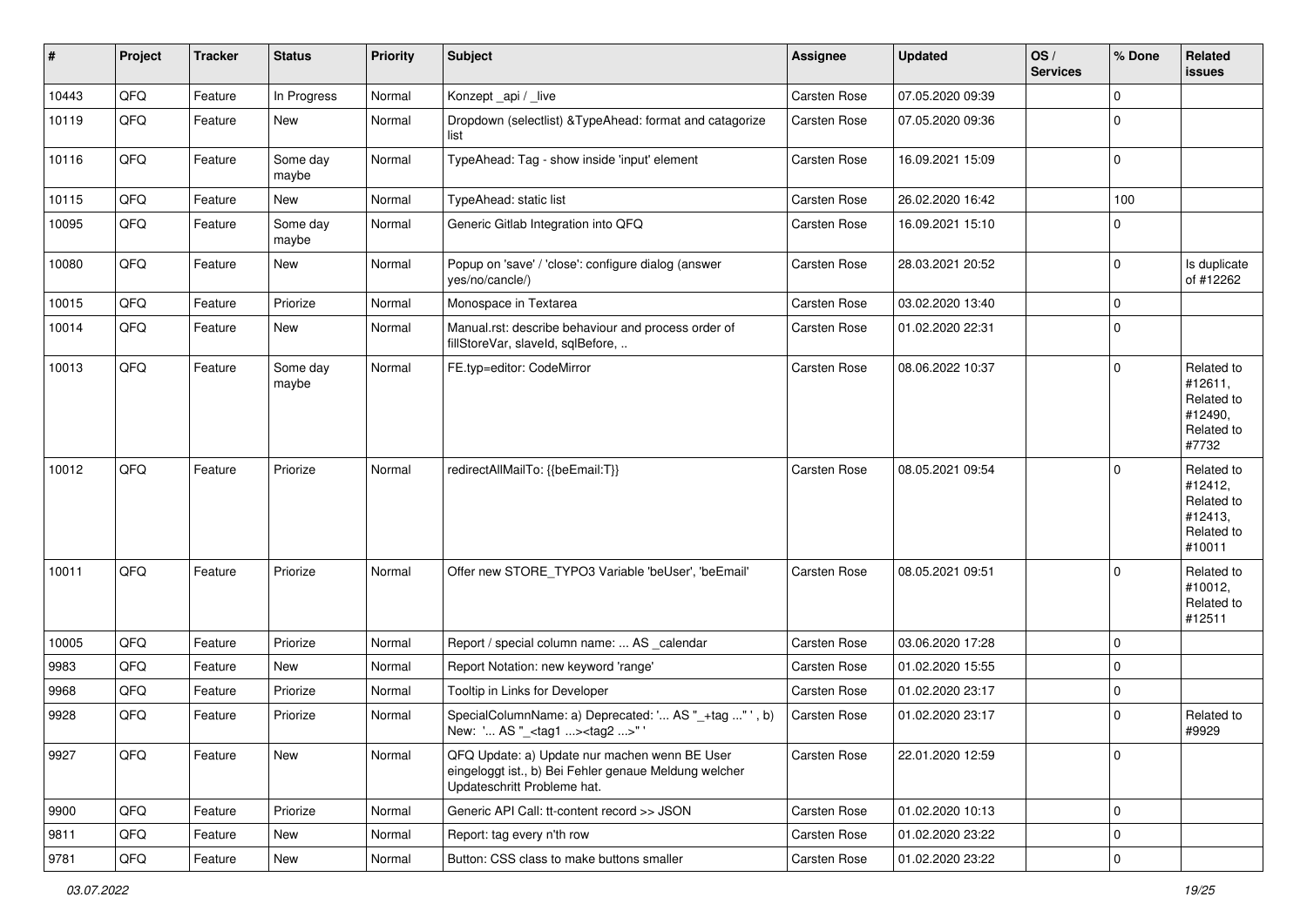| $\vert$ # | Project | <b>Tracker</b> | <b>Status</b>     | <b>Priority</b> | <b>Subject</b>                                                                  | Assignee     | <b>Updated</b>   | OS/<br><b>Services</b> | % Done      | Related<br><b>issues</b>                                             |
|-----------|---------|----------------|-------------------|-----------------|---------------------------------------------------------------------------------|--------------|------------------|------------------------|-------------|----------------------------------------------------------------------|
| 9777      | QFQ     | Feature        | <b>New</b>        | Normal          | Logging QFQ Variables                                                           | Carsten Rose | 16.12.2019 17:17 |                        | $\Omega$    |                                                                      |
| 9707      | QFQ     | Feature        | <b>New</b>        | Normal          | SIP security: encode pageld and check pageld on decode                          | Carsten Rose | 01.02.2020 23:22 |                        | $\Omega$    |                                                                      |
| 9706      | QFQ     | Feature        | <b>New</b>        | Normal          | Multi File Upload (hidden template group)                                       | Carsten Rose | 01.02.2020 23:22 |                        | $\mathbf 0$ | Related to<br>#7521,<br>Related to<br>#5562,<br>Related to<br>#13330 |
| 9704      | QFQ     | Feature        | Some day<br>maybe | Normal          | Thumbnails Generieren beim Splitten von PDF Files                               | Carsten Rose | 11.12.2019 16:01 |                        | $\Omega$    |                                                                      |
| 9668      | QFQ     | Feature        | Priorize          | Normal          | Form.mode: rename 'hidden' to 'hide'                                            | Carsten Rose | 05.05.2021 22:14 |                        | $\mathbf 0$ | Related to<br>#6437                                                  |
| 9602      | QFQ     | Feature        | New               | Normal          | Form definition as JSON                                                         | Carsten Rose | 01.02.2020 23:21 |                        | $\Omega$    | Related to<br>#9600                                                  |
| 9579      | QFQ     | Feature        | Some day<br>maybe | Normal          | Multiform with Process Row                                                      | Carsten Rose | 11.12.2019 16:01 |                        | $\mathbf 0$ |                                                                      |
| 9537      | QFQ     | Feature        | <b>New</b>        | Normal          | FormEditor: Edit fieldset in FrontEnd                                           | Carsten Rose | 01.02.2020 23:22 |                        | $\mathbf 0$ |                                                                      |
| 9517      | QFQ     | Feature        | In Progress       | High            | Input multiple tags with typeahead                                              | Carsten Rose | 03.05.2021 21:14 |                        | 40          | Related to<br>#10150                                                 |
| 9394      | QFQ     | Feature        | Priorize          | Normal          | REST: allow for non numerical ids in get requests                               | Carsten Rose | 05.05.2021 22:10 |                        | $\mathbf 0$ |                                                                      |
| 9352      | QFQ     | Feature        | <b>New</b>        | Normal          | FE 'Native' fire slaveld, sqlAfter, sqlIns                                      | Carsten Rose | 01.02.2020 23:22 |                        | $\Omega$    |                                                                      |
| 9348      | QFQ     | Feature        | New               | Normal          | defaultThumbnailSize: pre render thumbnails                                     | Carsten Rose | 12.06.2021 09:05 |                        | $\mathbf 0$ |                                                                      |
| 9346      | QFQ     | Feature        | Priorize          | Normal          | beforeSave: check if an upload is given                                         | Carsten Rose | 11.06.2021 21:18 |                        | $\mathbf 0$ |                                                                      |
| 9221      | QFQ     | Feature        | <b>New</b>        | Normal          | typeAhead: Zeichenlimite ausschalten                                            | Carsten Rose | 29.06.2022 22:36 |                        | $\mathbf 0$ |                                                                      |
| 9208      | QFQ     | Feature        | New               | Normal          | Manage 'recent' records                                                         | Carsten Rose | 01.02.2020 23:22 |                        | $\Omega$    |                                                                      |
| 9136      | QFQ     | Feature        | New               | Normal          | Create ZIP files with dynamic PDFs                                              | Carsten Rose | 01.02.2020 23:22 |                        | $\mathbf 0$ |                                                                      |
| 9129      | QFQ     | Feature        | New               | Normal          | sqlValidate: Message as notification, not as error                              | Carsten Rose | 01.02.2020 23:22 |                        | $\Omega$    | Related to<br>#9128                                                  |
| 9128      | QFQ     | Feature        | New               | Normal          | Error Message: not replaced variables- a) replace back to<br>'{{', b) underline | Carsten Rose | 01.02.2020 23:22 |                        | $\Omega$    | Related to<br>#9129                                                  |
| 8975      | QFQ     | Feature        | New               | Normal          | Report Notation: 2.0                                                            | Carsten Rose | 01.02.2020 23:22 |                        | $\Omega$    | Related to<br>#8963                                                  |
| 8963      | QFQ     | Feature        | Priorize          | Normal          | Setting values in a store: flexible way                                         | Carsten Rose | 05.05.2021 22:10 |                        | $\Omega$    | Related to<br>#8975                                                  |
| 8962      | QFQ     | Feature        | New               | High            | allow for form fields with identical names                                      | Carsten Rose | 03.05.2021 21:14 |                        | $\mathbf 0$ |                                                                      |
| 8894      | QFQ     | Feature        | Some day<br>maybe | Normal          | Documentation Tags Usable in QFQ Application                                    | Carsten Rose | 11.12.2019 16:01 |                        | $\mathbf 0$ |                                                                      |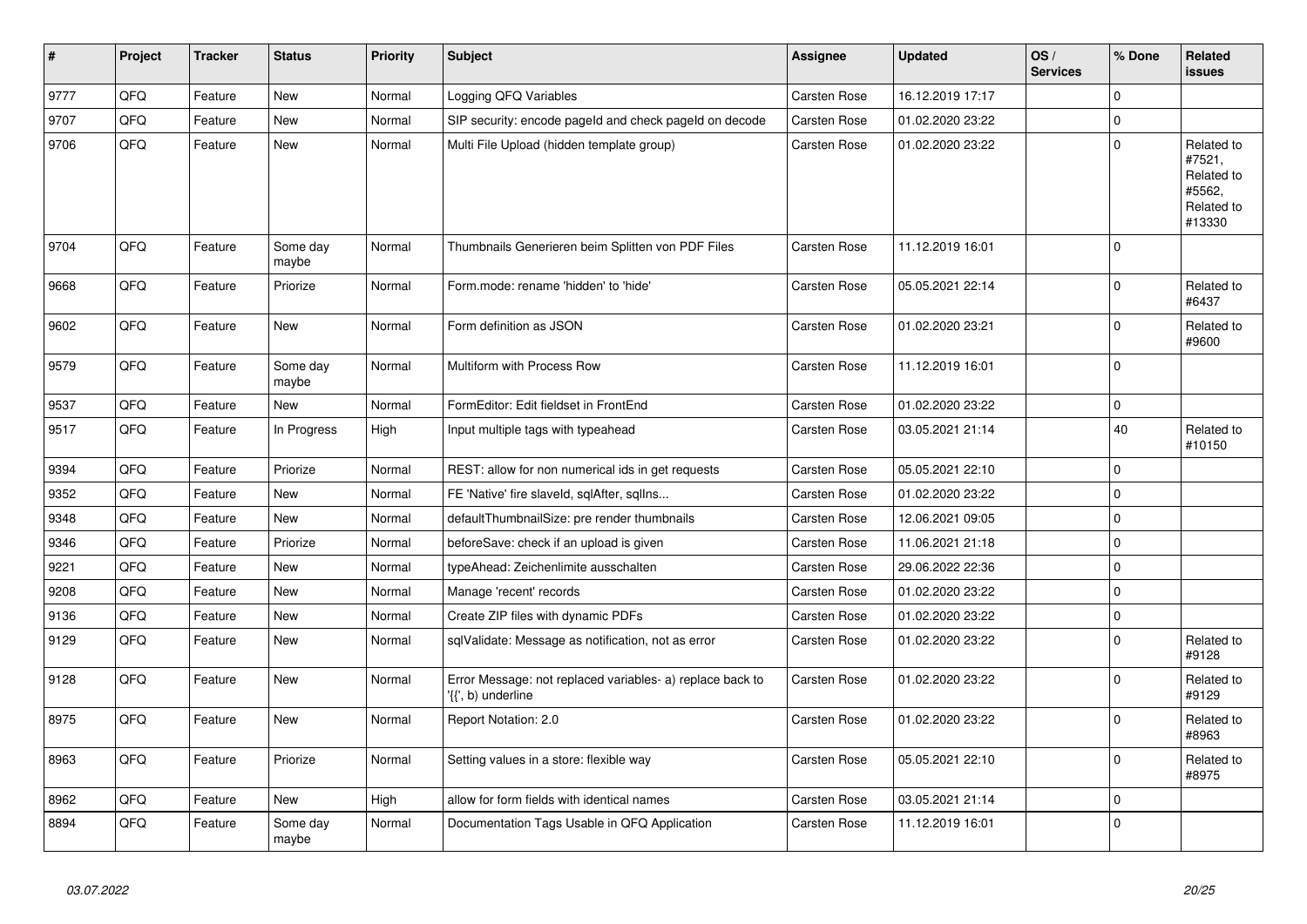| $\vert$ # | Project | <b>Tracker</b> | <b>Status</b>     | <b>Priority</b> | <b>Subject</b>                                                                                         | <b>Assignee</b> | <b>Updated</b>   | OS/<br><b>Services</b> | % Done      | Related<br><b>issues</b>                        |
|-----------|---------|----------------|-------------------|-----------------|--------------------------------------------------------------------------------------------------------|-----------------|------------------|------------------------|-------------|-------------------------------------------------|
| 8892      | QFQ     | Feature        | Some day<br>maybe | Normal          | Display and Edit SQL Comments in Form Editor                                                           | Carsten Rose    | 11.12.2019 16:01 |                        | $\Omega$    |                                                 |
| 8806      | QFQ     | Feature        | <b>New</b>        | Normal          | SQL Function nl2br                                                                                     | Carsten Rose    | 01.02.2020 23:22 |                        | $\mathbf 0$ |                                                 |
| 8719      | QFQ     | Feature        | <b>New</b>        | Normal          | extraButtonLock: add support for 0/1                                                                   | Carsten Rose    | 01.02.2020 23:22 |                        | $\mathbf 0$ |                                                 |
| 8702      | QFQ     | Feature        | New               | Normal          | Load Record which is locked: missing user info                                                         | Carsten Rose    | 11.12.2019 16:16 |                        | $\mathbf 0$ | Related to<br>#9789                             |
| 8586      | QFQ     | Feature        | Some day<br>maybe | Normal          | QFQ: Enhance Error message for 'record not found'                                                      | Carsten Rose    | 16.09.2021 15:10 |                        | $\Omega$    |                                                 |
| 8585      | QFQ     | Feature        | Priorize          | Normal          | Enhance Error message for 'unknown form'                                                               | Carsten Rose    | 01.02.2020 10:13 |                        | $\mathbf 0$ |                                                 |
| 8584      | QFQ     | Feature        | Priorize          | Normal          | FE 'Action' - never assign to Container (except Template<br>Group)                                     | Carsten Rose    | 01.02.2020 10:13 |                        | $\mathbf 0$ |                                                 |
| 8520      | QFQ     | Feature        | Some day<br>maybe | Normal          | Bring QFQ to Composer                                                                                  | Carsten Rose    | 16.09.2021 15:10 |                        | $\Omega$    |                                                 |
| 8336      | QFQ     | Feature        | New               | Normal          | Form > modified > Close New: a) Optional disable popup, b)<br>custom text, c) mode on save: close stay | Carsten Rose    | 01.02.2020 23:22 |                        | $\Omega$    | Related to<br>#8335                             |
| 8277      | QFQ     | Feature        | Priorize          | Normal          | fe.parameter.default=                                                                                  | Carsten Rose    | 01.02.2020 23:17 |                        | $\Omega$    | Related to<br>#8113                             |
| 8217      | QFQ     | Feature        | <b>New</b>        | Normal          | if-elseif-else construct                                                                               | Carsten Rose    | 16.03.2021 18:41 |                        | $\Omega$    | Related to<br>#10716                            |
| 8204      | QFQ     | Feature        | Priorize          | High            | Position 'required mark'                                                                               | Carsten Rose    | 16.06.2021 13:44 |                        | $\mathbf 0$ |                                                 |
| 8187      | QFQ     | Feature        | New               | Normal          | Subrecord: enable/hide new button - make new/edit/delete<br>customizeable.                             | Carsten Rose    | 06.03.2021 18:44 |                        | $\Omega$    | Related to<br>#11326                            |
| 8101      | QFQ     | Feature        | Some day<br>maybe | Normal          | Password hash: support further hashing methods                                                         | Carsten Rose    | 16.09.2021 15:10 |                        | $\Omega$    |                                                 |
| 8089      | QFQ     | Feature        | <b>New</b>        | Normal          | Copy/Paste for FormElements                                                                            | Carsten Rose    | 01.02.2020 23:22 |                        | $\pmb{0}$   |                                                 |
| 8082      | QFQ     | Feature        | Priorize          | High            | Contact form without saving record                                                                     | Carsten Rose    | 07.12.2021 15:20 |                        | $\mathbf 0$ | Related to<br>#8587,<br><b>Blocks</b><br>#11850 |
| 8044      | QFQ     | Feature        | Priorize          | Normal          | Transaction: a) Form, b) Report                                                                        | Carsten Rose    | 05.05.2021 22:14 |                        | $\mathbf 0$ | Related to<br>#8043                             |
| 8034      | QFQ     | Feature        | Priorize          | Normal          | FormElement 'data': 22.22.2222 should not be accepted                                                  | Carsten Rose    | 01.02.2020 10:13 |                        | $\mathbf 0$ |                                                 |
| 7924      | QFQ     | Feature        | <b>New</b>        | Normal          | Radio/Checkbox with Tooltip                                                                            | Carsten Rose    | 01.02.2020 23:22 |                        | $\mathbf 0$ |                                                 |
| 7920      | QFQ     | Feature        | <b>New</b>        | Normal          | FE: Syntax Highlight, Zeinlenumbruch                                                                   | Carsten Rose    | 01.02.2020 10:03 |                        | $\mathbf 0$ |                                                 |
| 7850      | QFQ     | Feature        | New               | High            | Upload records: non 'pathFileName' column                                                              | Carsten Rose    | 03.05.2021 21:14 |                        | $\mathbf 0$ |                                                 |
| 7812      | QFQ     | Feature        | New               | Normal          | FE 'Subrecord' - new option 'subrecordShowFilter',<br>'subrecordPaging'                                | Carsten Rose    | 01.02.2020 23:22 |                        | $\mathbf 0$ |                                                 |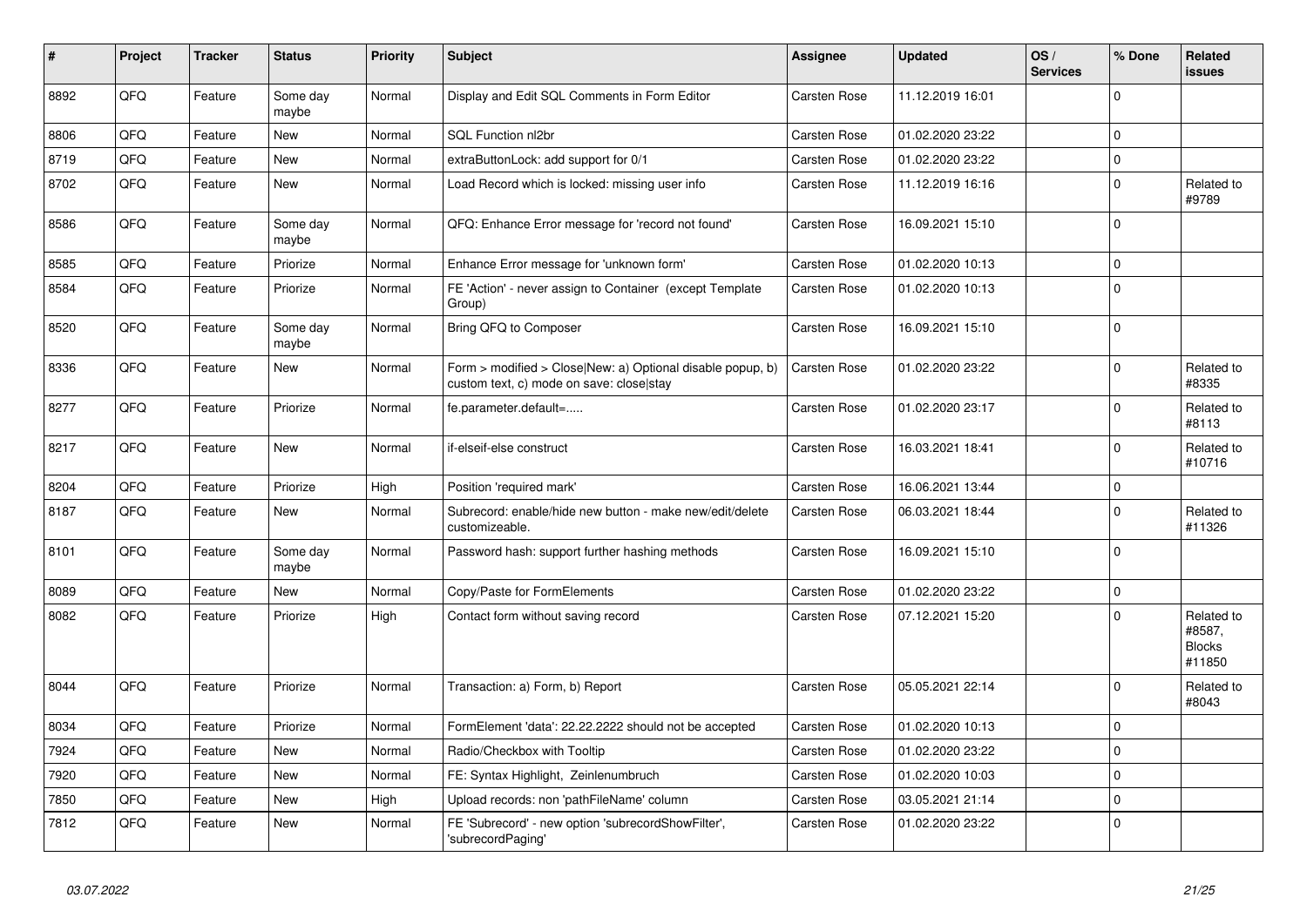| $\vert$ # | Project | <b>Tracker</b> | <b>Status</b>     | <b>Priority</b> | <b>Subject</b>                                                                                 | Assignee            | <b>Updated</b>   | OS/<br><b>Services</b> | % Done      | Related<br>issues         |
|-----------|---------|----------------|-------------------|-----------------|------------------------------------------------------------------------------------------------|---------------------|------------------|------------------------|-------------|---------------------------|
| 7683      | QFQ     | Feature        | <b>New</b>        | Normal          | Special column names in '{{ SELECT  AS _link }}' should<br>be detected                         | <b>Carsten Rose</b> | 01.02.2020 23:21 |                        | $\Omega$    |                           |
| 7681      | QFQ     | Feature        | <b>New</b>        | Normal          | Optional switch off 'check for modified record'                                                | Carsten Rose        | 01.02.2020 23:21 |                        | $\Omega$    |                           |
| 7660      | QFQ     | Feature        | <b>New</b>        | Normal          | IMAP: import mails to DB, move / delete mails                                                  | Carsten Rose        | 01.02.2020 09:52 |                        | $\Omega$    |                           |
| 7630      | QFQ     | Feature        | Priorize          | Normal          | detailed error message for simple upload                                                       | <b>Carsten Rose</b> | 01.02.2020 10:13 |                        | $\Omega$    |                           |
| 7522      | QFQ     | Feature        | Priorize          | Normal          | Inserting default index.html to folder (Avoid Apache<br>Indexing)                              | <b>Carsten Rose</b> | 01.02.2020 10:13 |                        | $\mathbf 0$ |                           |
| 7521      | QFQ     | Feature        | New               | Normal          | TemplateGroup: fe.type=upload                                                                  | Carsten Rose        | 01.02.2020 23:21 |                        | $\Omega$    | Related to<br>#9706       |
| 7520      | QFQ     | Feature        | <b>New</b>        | Normal          | QR Code:  AS _qr ( AS _link)                                                                   | Carsten Rose        | 01.02.2020 23:22 |                        | $\Omega$    |                           |
| 7519      | QFQ     | Feature        | <b>New</b>        | Normal          | Select: Multi                                                                                  | Carsten Rose        | 01.02.2020 23:22 |                        | $\Omega$    |                           |
| 7481      | QFQ     | Feature        | <b>New</b>        | Normal          | Detect 'BaseUrl' automatically                                                                 | Carsten Rose        | 01.02.2020 23:21 |                        | $\Omega$    |                           |
| 7480      | QFQ     | Feature        | <b>New</b>        | Normal          | Record History (Undo / Redo)                                                                   | Carsten Rose        | 11.12.2019 16:16 |                        | $\Omega$    | Related to<br>#2361       |
| 7453      | QFQ     | Feature        | Some day<br>maybe | Normal          | import / export forms QFQ                                                                      | <b>Carsten Rose</b> | 16.09.2021 15:10 |                        | $\Omega$    |                           |
| 7452      | QFQ     | Feature        | Some day<br>maybe | Normal          | automate deployment new QFQ version                                                            | Carsten Rose        | 16.09.2021 15:10 |                        | $\mathbf 0$ |                           |
| 7342      | QFQ     | Feature        | <b>New</b>        | Normal          | add content = hide this                                                                        | Carsten Rose        | 01.02.2020 23:21 |                        | $\mathbf 0$ |                           |
| 7336      | QFQ     | Feature        | Some day<br>maybe | Normal          | PDF Upload: disallow PDFs with specific Meta information                                       | Carsten Rose        | 11.12.2019 16:01 |                        | $\Omega$    |                           |
| 7290      | QFQ     | Feature        | Priorize          | Normal          | FormEditor: title as textarea if LEN(title)>60                                                 | <b>Carsten Rose</b> | 01.02.2020 10:13 |                        | $\Omega$    | Blocked by<br>#7682       |
| 7280      | QFQ     | Feature        | <b>New</b>        | Normal          | recently used table                                                                            | Carsten Rose        | 01.02.2020 23:21 |                        | $\mathbf 0$ |                           |
| 7239      | QFQ     | Feature        | <b>New</b>        | Normal          | TinyMCE: html tag whitelist                                                                    | Carsten Rose        | 01.02.2020 23:21 |                        | $\Omega$    | Related to<br>#14320      |
| 7217      | QFQ     | Feature        | Priorize          | Normal          | Download: notice User if `_sip=?` is missing                                                   | Carsten Rose        | 01.02.2020 10:13 |                        | $\Omega$    |                           |
| 7175      | QFQ     | Feature        | New               | Normal          | Upload: md5 hash as filename                                                                   | Carsten Rose        | 01.02.2020 23:21 |                        | $\Omega$    |                           |
| 7119      | QFQ     | Feature        | <b>New</b>        | Normal          | Upload: scaleDownWidth, scaleDownHeight                                                        | Carsten Rose        | 01.02.2020 23:21 |                        | $\mathbf 0$ |                           |
| 7109      | QFQ     | Feature        | <b>New</b>        | Normal          | Dynamic Updates: row/element hide                                                              | Carsten Rose        | 01.02.2020 23:22 |                        | $\Omega$    | Has<br>duplicate<br>#4081 |
| 7107      | QFQ     | Feature        | Some day<br>maybe | Normal          | Showcase Registration Tool: Anmeldung / Administration :<br>Liste Anmeldungen / Emaileinaldung | Carsten Rose        | 11.12.2019 16:01 |                        | $\Omega$    |                           |
| 7102      | QFQ     | Feature        | <b>New</b>        | Normal          | Comment sign in report: '#' and '--'                                                           | Carsten Rose        | 01.02.2020 23:21 |                        | 0           |                           |
| 7099      | QFQ     | Feature        | New               | Normal          | Redesign FormEditor                                                                            | Carsten Rose        | 01.02.2020 23:21 |                        | $\mathbf 0$ |                           |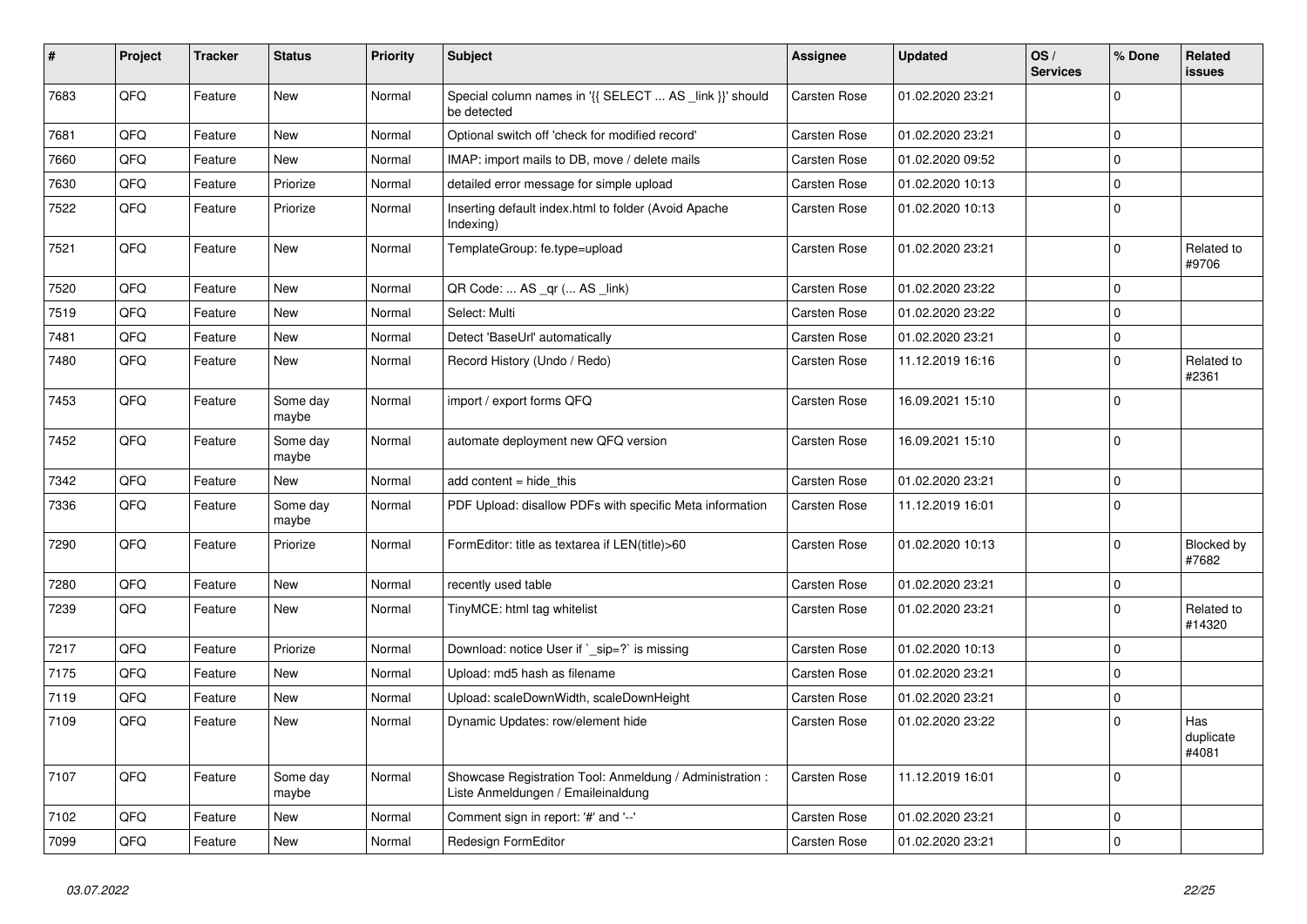| #    | Project | <b>Tracker</b> | <b>Status</b>     | <b>Priority</b> | <b>Subject</b>                                                                                                             | Assignee            | <b>Updated</b>   | OS/<br><b>Services</b> | % Done         | Related<br>issues                           |
|------|---------|----------------|-------------------|-----------------|----------------------------------------------------------------------------------------------------------------------------|---------------------|------------------|------------------------|----------------|---------------------------------------------|
| 6998 | QFQ     | Feature        | Priorize          | Normal          | Form: with debug=on show column information as tooltip of<br>column label                                                  | Carsten Rose        | 01.02.2020 10:13 |                        | $\Omega$       |                                             |
| 6855 | QFQ     | Feature        | <b>New</b>        | Normal          | With {{feUser:U}}!={{feUser:T}}: Save / Delete: only possible<br>with {{feUserSave:U}}='yes' and '{{feUserDelete:U}}='yes' | <b>Carsten Rose</b> | 01.02.2020 23:21 |                        | $\Omega$       |                                             |
| 6765 | QFQ     | Feature        | <b>New</b>        | Normal          | Moeglichkeit via QFQ eigene Logs zu schreiben                                                                              | Carsten Rose        | 01.02.2020 23:21 |                        | $\mathbf 0$    |                                             |
| 6723 | QFQ     | Feature        | <b>New</b>        | Normal          | Report QFQ Installation and Version                                                                                        | Carsten Rose        | 12.06.2021 09:07 |                        | $\mathbf 0$    |                                             |
| 6715 | QFQ     | Feature        | Some day<br>maybe | Normal          | Code-Refactoring: dbArray vereinheitlichen                                                                                 | Carsten Rose        | 11.12.2019 16:02 |                        | $\mathbf 0$    |                                             |
| 6609 | QFQ     | Feature        | <b>New</b>        | Normal          | Formlet: JSON API erweitern                                                                                                | Carsten Rose        | 01.02.2020 23:21 |                        | 50             |                                             |
| 6602 | QFQ     | Feature        | <b>New</b>        | Normal          | Formlet: in Report auf Mausklick ein mini-form oeffnen                                                                     | Carsten Rose        | 11.12.2019 16:16 |                        | $\Omega$       |                                             |
| 6594 | QFQ     | Feature        | <b>New</b>        | Normal          | Excel: on download, check if there is a valid sip                                                                          | Carsten Rose        | 01.02.2020 23:21 |                        | $\mathbf 0$    |                                             |
| 6437 | QFQ     | Feature        | <b>New</b>        | Normal          | Neuer Mode Button bei FormElementen                                                                                        | Carsten Rose        | 01.02.2020 23:21 |                        | $\Omega$       | Related to<br>#9668,<br>Blocked by<br>#9678 |
| 6292 | QFQ     | Feature        | <b>New</b>        | Normal          | Download: File speichern mit Hash aber original Filename in<br>der Datenbank vermerken fuer Downloads                      | Carsten Rose        | 01.02.2020 23:21 |                        | $\mathbf 0$    |                                             |
| 6289 | QFQ     | Feature        | <b>New</b>        | Normal          | Form: Log                                                                                                                  | Carsten Rose        | 01.02.2020 23:21 |                        | $\mathbf 0$    |                                             |
| 6261 | QFQ     | Feature        | <b>New</b>        | Normal          | Persistent SIP                                                                                                             | Carsten Rose        | 12.06.2021 09:07 |                        | $\Omega$       | Related to<br>#10819                        |
| 6250 | QFQ     | Feature        | In Progress       | Normal          | Enhance layout: a) Subrecord, b) Subrecord-Title                                                                           | Carsten Rose        | 01.02.2020 23:22 |                        | $\mathbf 0$    | Related to<br>#5391                         |
| 5983 | QFQ     | Feature        | Some day<br>maybe | Normal          | Form Submit (save & update): normalize date/-time FE                                                                       | Carsten Rose        | 01.02.2020 23:19 |                        | $\mathbf 0$    |                                             |
| 5942 | QFQ     | Feature        | Priorize          | Normal          | 'L' and 'type': append to links, generate via 'link' by using<br>'u:' .                                                    | Carsten Rose        | 01.02.2020 10:13 |                        | $\Omega$       |                                             |
| 5894 | QFQ     | Feature        | Feedback          | Normal          | Typeahead in Report: show/hide rows dynamically                                                                            | Carsten Rose        | 18.02.2022 08:50 |                        | $\Omega$       | Related to<br>#5893,<br>Related to<br>#5885 |
| 5852 | QFQ     | Feature        | Some day<br>maybe | Normal          | Logging: mail.log / sql.log - im FE anzeigen und via AJAX<br>aktualisieren                                                 | Carsten Rose        | 01.02.2020 23:19 |                        | $\Omega$       | Related to<br>#5885                         |
| 5782 | QFQ     | Feature        | <b>New</b>        | Normal          | NextCloud API                                                                                                              | Carsten Rose        | 01.02.2020 10:02 |                        | $\Omega$       |                                             |
| 5715 | QFQ     | Feature        | <b>New</b>        | High            | PDF Caching                                                                                                                | Carsten Rose        | 03.05.2021 21:14 |                        | $\mathbf 0$    | Related to<br>#5851,<br>Related to<br>#6357 |
| 5695 | QFQ     | Feature        | In Progress       | Normal          | <b>Multiform</b>                                                                                                           | Carsten Rose        | 02.01.2021 18:38 |                        | $\overline{0}$ |                                             |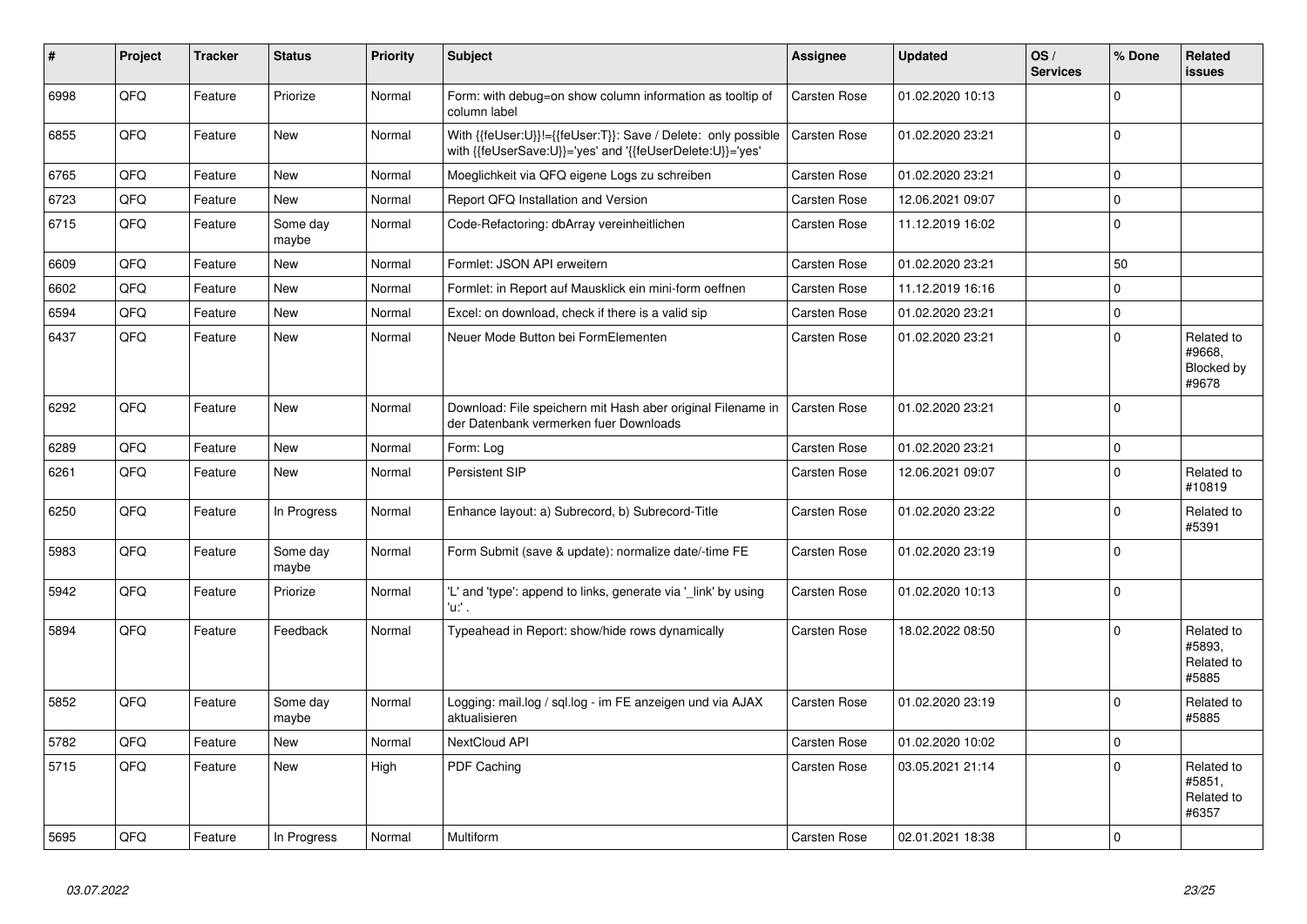| #    | Project | <b>Tracker</b> | <b>Status</b>     | <b>Priority</b> | <b>Subject</b>                                                                                            | <b>Assignee</b> | <b>Updated</b>   | OS/<br><b>Services</b> | % Done      | Related<br><b>issues</b>                    |
|------|---------|----------------|-------------------|-----------------|-----------------------------------------------------------------------------------------------------------|-----------------|------------------|------------------------|-------------|---------------------------------------------|
| 5665 | QFQ     | Feature        | Some day<br>maybe | Normal          | Versuch das '{{!' nicht mehr noetig ist.                                                                  | Carsten Rose    | 01.02.2020 23:20 |                        | $\Omega$    | Related to<br>#7432,<br>Related to<br>#7434 |
| 5579 | QFQ     | Feature        | Some day<br>maybe | Normal          | Enhance Doc / Presentation: variable type 'link column type'                                              | Carsten Rose    | 01.02.2020 23:19 |                        | $\Omega$    |                                             |
| 5548 | QFQ     | Feature        | Some day<br>maybe | Normal          | 801 Textfiles/Scriptfiles als Thumbnail                                                                   | Carsten Rose    | 07.03.2022 16:26 |                        | $\mathbf 0$ |                                             |
| 5480 | QFQ     | Feature        | Some day<br>maybe | Normal          | QFQ: Dokumentation mit Screenshots versehen                                                               | Carsten Rose    | 01.02.2020 23:20 |                        | $\Omega$    | Related to<br>#9879                         |
| 5428 | QFQ     | Feature        | Some day<br>maybe | Normal          | secure thumbnail: late render on access.                                                                  | Carsten Rose    | 01.02.2020 23:20 |                        | $\Omega$    |                                             |
| 5345 | QFQ     | Feature        | <b>New</b>        | Normal          | Report: UPDATE / INSERT / DELETE statements should<br>trigger subqueries, depending on the result.        | Carsten Rose    | 27.05.2020 16:11 |                        | $\mathbf 0$ |                                             |
| 5132 | QFQ     | Feature        | Some day<br>maybe | Normal          | Error Message sendmail missing attachment: more details                                                   | Carsten Rose    | 01.02.2020 23:19 |                        | $\Omega$    |                                             |
| 5131 | QFQ     | Feature        | New               | Normal          | Activate Spin Gear ('wait/busy' indicator) via LINK attribute                                             | Carsten Rose    | 01.02.2020 23:21 |                        | $\mathbf 0$ |                                             |
| 4956 | QFQ     | Feature        | Some day<br>maybe | Normal          | Sendmail: Benutzerdefinierte Headers                                                                      | Carsten Rose    | 11.12.2019 16:02 |                        | $\Omega$    |                                             |
| 4872 | QFQ     | Feature        | Some day<br>maybe | Normal          | Fields of Typo3 page available in STORE_TYPO3                                                             | Carsten Rose    | 01.02.2020 23:19 |                        | $\mathbf 0$ |                                             |
| 4869 | QFQ     | Feature        | Some day<br>maybe | Normal          | Dynamic Update (show, hide, readonly?, required?) for<br><b>Template Group Elements</b>                   | Carsten Rose    | 01.02.2020 23:19 |                        | $\Omega$    | Related to<br>#4865                         |
| 4839 | QFQ     | Feature        | Some day<br>maybe | Normal          | qfq-handle in <head> Abschnitt</head>                                                                     | Carsten Rose    | 11.12.2019 16:02 |                        | $\mathbf 0$ |                                             |
| 4757 | QFQ     | Feature        | Some day<br>maybe | Normal          | Test subrecord: download links ok? Links ok?                                                              | Carsten Rose    | 01.02.2020 23:20 |                        | $\Omega$    |                                             |
| 4652 | QFQ     | Feature        | Some day<br>maybe | Normal          | UZH CD: Weiterleitung auf benutzerdefinierte 403/404 Seite                                                | Carsten Rose    | 01.02.2020 23:20 |                        | $\Omega$    |                                             |
| 4650 | QFQ     | Feature        | Some day<br>maybe | Normal          | Convert html to doc/rtf                                                                                   | Carsten Rose    | 01.02.2020 23:20 |                        | $\mathbf 0$ | Related to<br>#10704                        |
| 4606 | QFQ     | Feature        | Some day<br>maybe | Normal          | link: qualifier to render bootstrap button                                                                | Carsten Rose    | 01.02.2020 23:19 |                        | $\Omega$    |                                             |
| 4413 | QFQ     | Feature        | New               | Normal          | fieldset: show/hidden, modeSql, dynamicUpdate                                                             | Carsten Rose    | 09.02.2022 15:19 |                        | $\mathbf 0$ |                                             |
| 4365 | QFQ     | Feature        | Some day<br>maybe | Normal          | Multi Language: new way of config                                                                         | Carsten Rose    | 01.02.2020 23:20 |                        | $\Omega$    |                                             |
| 4349 | QFQ     | Feature        | Some day<br>maybe | Normal          | link download: downloaded external URL to<br>deliver/concatenate - check mimetipe and handle it correctly | Carsten Rose    | 11.12.2019 16:02 |                        | $\Omega$    |                                             |